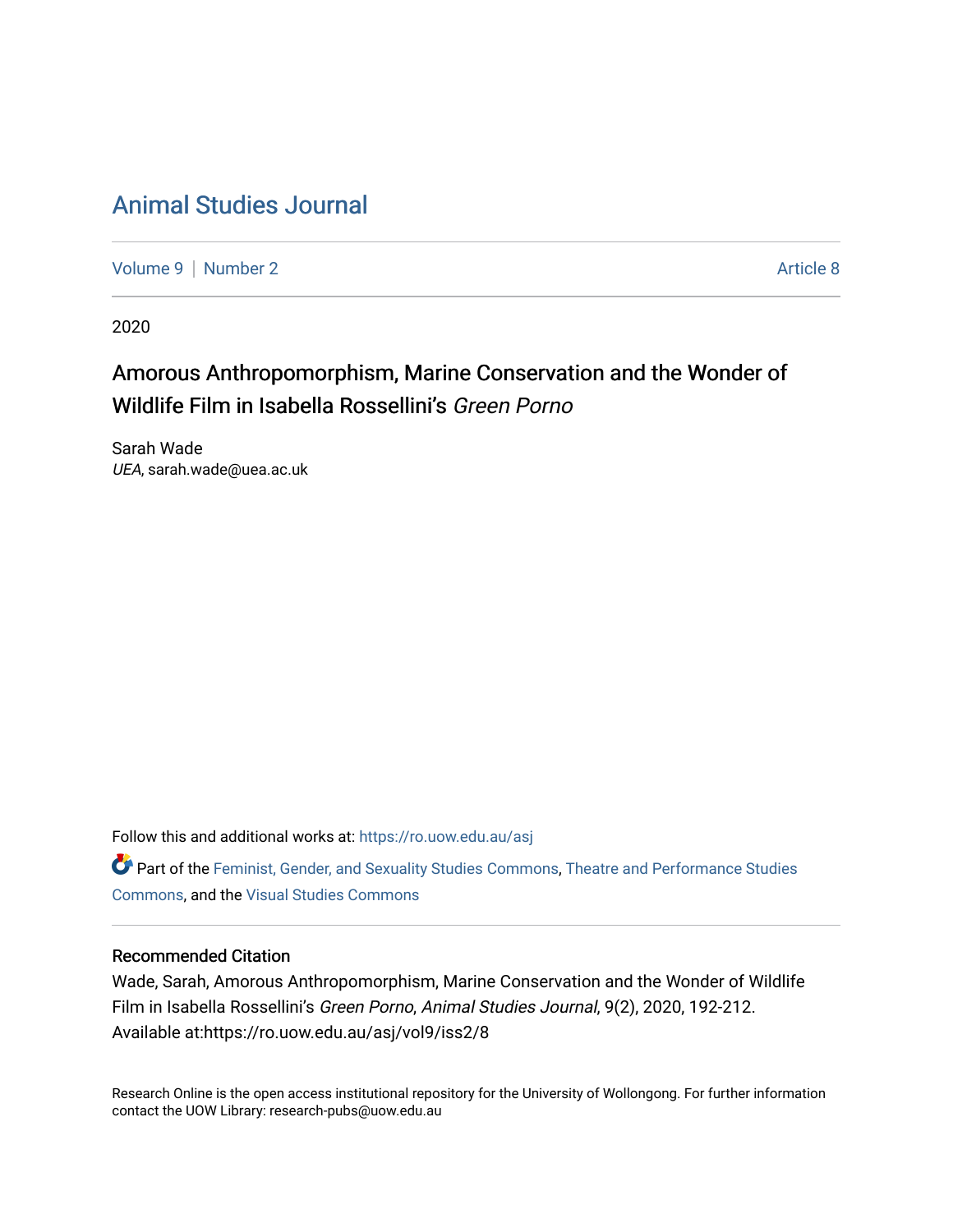## Amorous Anthropomorphism, Marine Conservation and the Wonder of Wildlife Film in Isabella Rossellini's Green Porno

### **Abstract**

Green Porno is a series of short films in which Isabella Rossellini explores the reproductive lives of creatures whose physiology and habitats are vastly different from humans. In series three, Rossellini comically performs sea creature sex and draws attention to the threats they face from human activities like overfishing. Through Green Porno, Rossellini claimed that she wanted to evoke a sense of wonder to compel viewers to protect wildlife. Recognizing wonder's widely acknowledged ethical and compassioninducing potential as well as its prevalence in wildlife film and television shows, this article discusses Green Porno in relation to the awe-inspiring 'pornographic' tendencies of wildlife film (Lorimer) and the marvellous anthropomorphism in the films of Jean Painlevé. I demonstrate how Green Porno acknowledges, parodies and critiques the wonder-inducing 'pornographic' and anthropomorphic tendencies of wildlife film through a crafted aesthetic and camp performances to encourage viewers to reconsider their relationships with marine wildlife, or at least with wildlife on screen, at this time of ecological crisis.

### Keywords

Isabella Rossellini, Green Porno, wildlife film, marine wildlife conservation, wonder, ecology, Jean Painlevé, eco porn

### Cover Page Footnote

Thanks to Petra Lange-Berndt, Briony Fer, Bob Mills, James Nomico, Pandora Syperek and the attendees of an event hosted by the Galerie für Landschaftskunst, Hamburg for their helpful discussions on my Green Porno research. Thanks also to the anonymous reviewers for their insightful comments.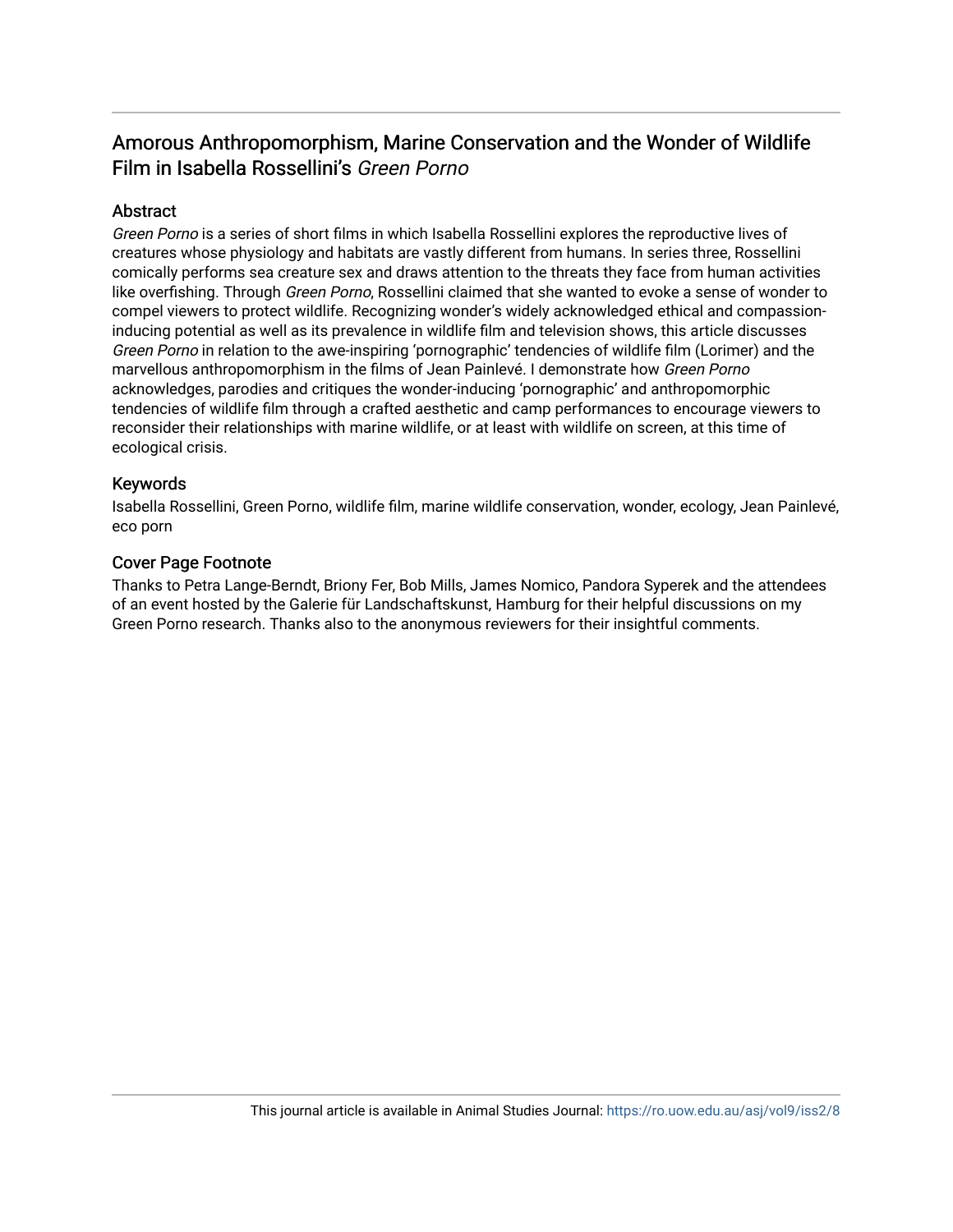# *Amorous Anthropomorphism, Marine Conservationand the Wonder of Wildlife Film inIsabella Rossellini's Green Porno*

# **Sarah Wade University of East Anglia**

**Abstract:** *Green Porno* is a series of short films in which Isabella Rossellini explores the reproductive lives of creatures whose lifeworlds are vastly different from humans'. In series three, Rossellini comically performs sea creature sex to draw attention to the threats they face from human activities like overfishing. Through *Green Porno*, Rossellini claimed that she wanted to evoke a sense of wonder to compel viewers to protect wildlife. Recognizing wonder's widely acknowledged ethical and compassion-inducing potential, as well as its prevalence as an affect mobilized by wildlife film and television shows, this article situates *Green Porno* within the wildlife film genre. I argue that the series acknowledges, parodies and critiques the wonderinducing 'pornographic' (Lorimer) and anthropomorphic tendencies of wildlife film through a crafted aesthetic and camp performances to encourage viewers to reconsider their relationships with marine wildlife, or at least with wildlife on screen, at this time of ecological crisis.

**Keywords**: Anthropomorphism, Eco Porn, *Green Porno*, Isabella Rossellini, Jean Painlevé, Marine Conservation, Performance, Wildlife Film, Wonder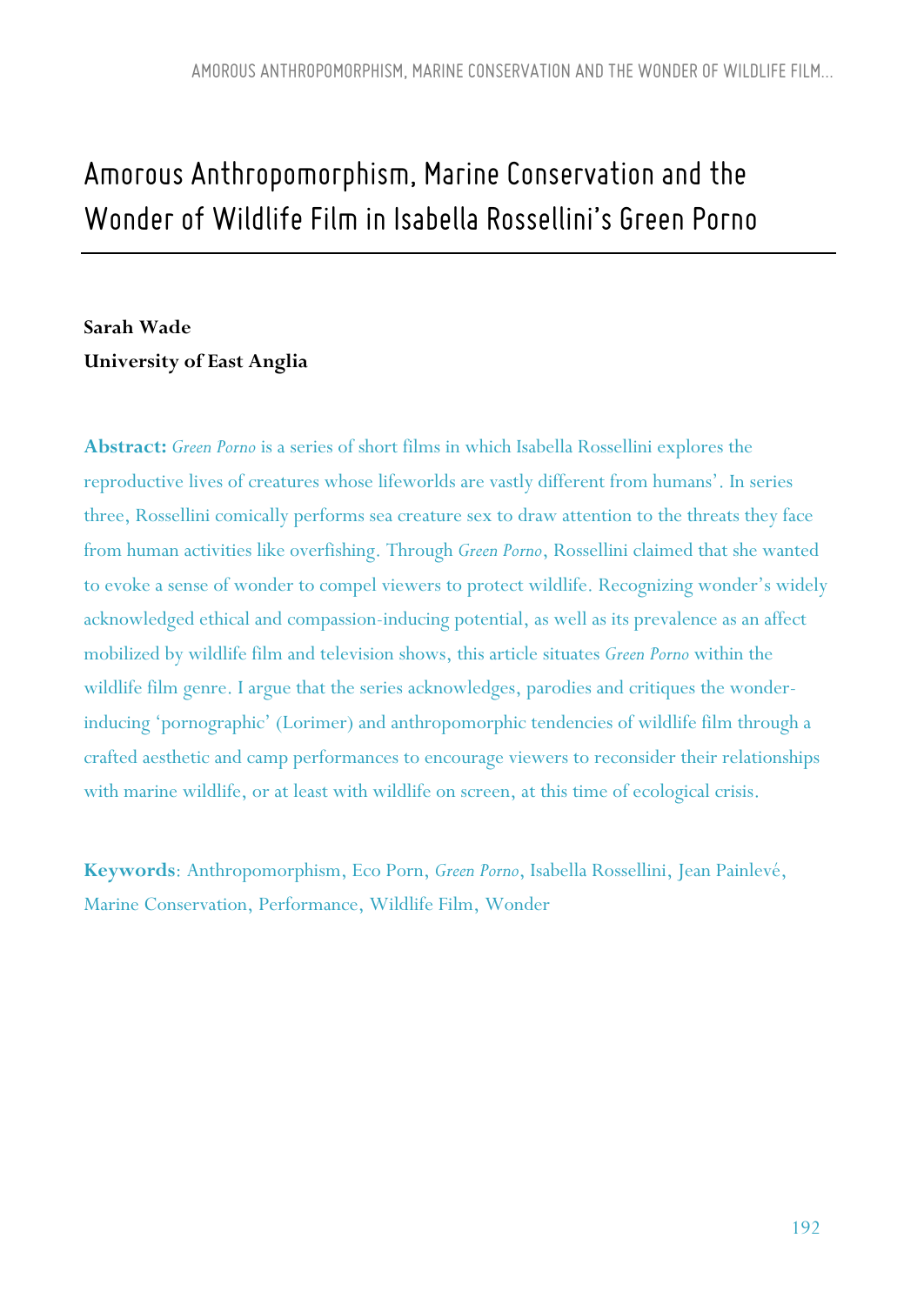#### *Sexy Beasts and Saving Wildlife*

It is a well-worn slogan that 'sex sells', but can it save species? At a time when the anthropogenic threats facing wildlife are numerous, and species are disappearing from the wild at an increasingly accelerating rate, the actress and model Isabella Rossellini's *Green Porno* (2008- 2009) short films suggest this very possibility. Wearing well-crafted yet comical costumes made from colourful lycra and cardboard, in these films Rossellini performs the reproductive acts of various kinds of wildlife such as insects, fish, marine invertebrates and marine mammals, whose physiology is far from human and whose sexual behaviours appear to be particularly curious from a human perspective. As the series of *Green Porno* progress, the ecological imperative of the films becomes increasingly explicit. Series three is entitled *Bon Appétit!* and tackles the detrimental effects that human activities have on the lives and habitats of marine wildlife, particularly overfishing. After Rossellini has performed the sex acts of sea creatures, the marine biologist Claudio Campagna appears on screen to inform viewers about the threats they face at human hands. In the episode *Anchovy* Rossellini is shown dressed as a fish. She 'swims' amongst a shoal of puppets and uses human-centric language to describe anchovy mass spawning events as 'orgies'. The film ends with Campagna explaining that anchovies are overfished, impacting the food chains of other wildlife. In *Shrimp,* Rossellini performs a comic strip tease in which she transitions from male to female shrimp. After mating, Rossellini-as-shrimp is captured in a net along with various paper marine creatures and Campagna informs viewers that fishing for shrimp produces large quantities of wasted by-catch. The last film in the series is longer and features footage of live elephant seals, a puppet show and an animation. Rather than performing elephant seal sex, Rossellini resides on the shoreline with Campagna observing this wildlife in action. The film closes by highlighting the perils faced by these seals as a result of human activities, including fishing and dumping rubbish.

The Sundance channel commissioned *Green Porno* in 2007 as part of its commitment to produce and screen ecologically orientated programming via television's first dedicated environmental slot known as 'The Green' (Mitman 213, Sinwell 122).<sup>1</sup> The series was initially designed for the fourth screen to be viewed online on mobile devices and was written, produced, starred-in and co-directed by Rossellini who, along with co-director Jody Shapiro,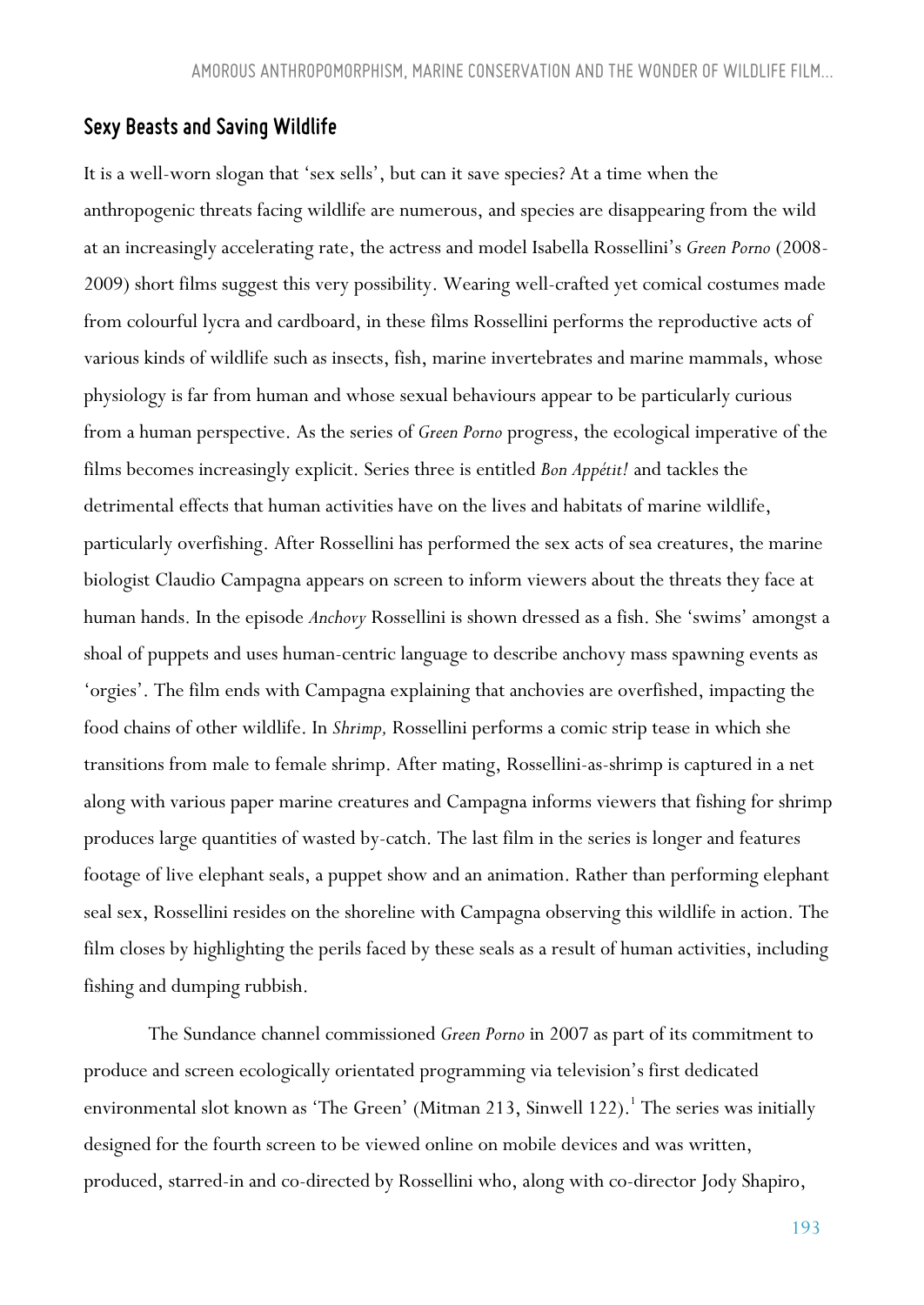titled the series to serve as 'clickbait' to drive traffic to the films by taking advantage of those browsing for pornography online (Magnet 124; Peterson 429, 433; Sinwell 118-119, 125). When the series launched, it became a viral sensation and by 2010 it had been viewed online four million times (Sinwell 120). The novelty appeal of *Green Porno* therefore proved popular and an accompanying publication and DVD was released in 2009, two spin-off series exploring the courtship rituals and maternal instincts of wildlife were made in its wake (*Seduce Me* (2010) and *Mammas* (2013)), and a *Green Porno* stage show toured internationally from 2013.

Initially appearing to be bizarre web-based curiosities, on closer viewing *Green Porno*'s educational and entertaining screen-based format readily invites links to wildlife film, parodying many conventions of the genre. The series defies typical tropes of so-called 'blue chip' wildlife film and television programming by presenting viewers with a 'handmade aesthetic' and a humorous tone, which through its playful approach and overt artificiality contravenes the genre's usual reverent presentation of an 'untouched' natural world (Seymour 74-75). Despite this visual and performative irreverence, series three of *Green Porno* has serious ecological intent, exhibiting what the environmental humanities scholar Nicole Seymour (2018) has termed 'bad environmentalism'. Here, the playful, the absurd, the frivolous and the camp provide alternatives to the sensibilities more typically activated through environmentalism, which Seymour lists as including guilt, shame, seriousness and wonder (4-5). Yet in series three of *Green Porno*, wonder is integral, rather than oppositional, to a light-hearted approach to ecology (Seymour 106).

Through *Green Porno*, Rossellini claimed that she wanted 'to give people a sense of wonder about the natural world  $[...]$  to make them fall in love with it and want to protect it' (Rossellini qtd. in Bohannon 1620). Considering Rossellini's aim, it is notable that in recent years a number of scholars have argued that a sense of wonder can generate ethical and compassionate responses towards others (Bennett; Endt-Jones 179; Irigaray; Kruger; La Caze, *The Encounter*; La Caze, *Wonder and Generosity*). For the political theorist Jane Bennett, moments of enchantment, or what she describes as 'wonder-at-the-world', can induce a generous disposition where one feels compelled to act in the interest of other lifeforms (32, 156). Wonder here becomes a mobilizing force for prompting action (Vasalou 20-21). However,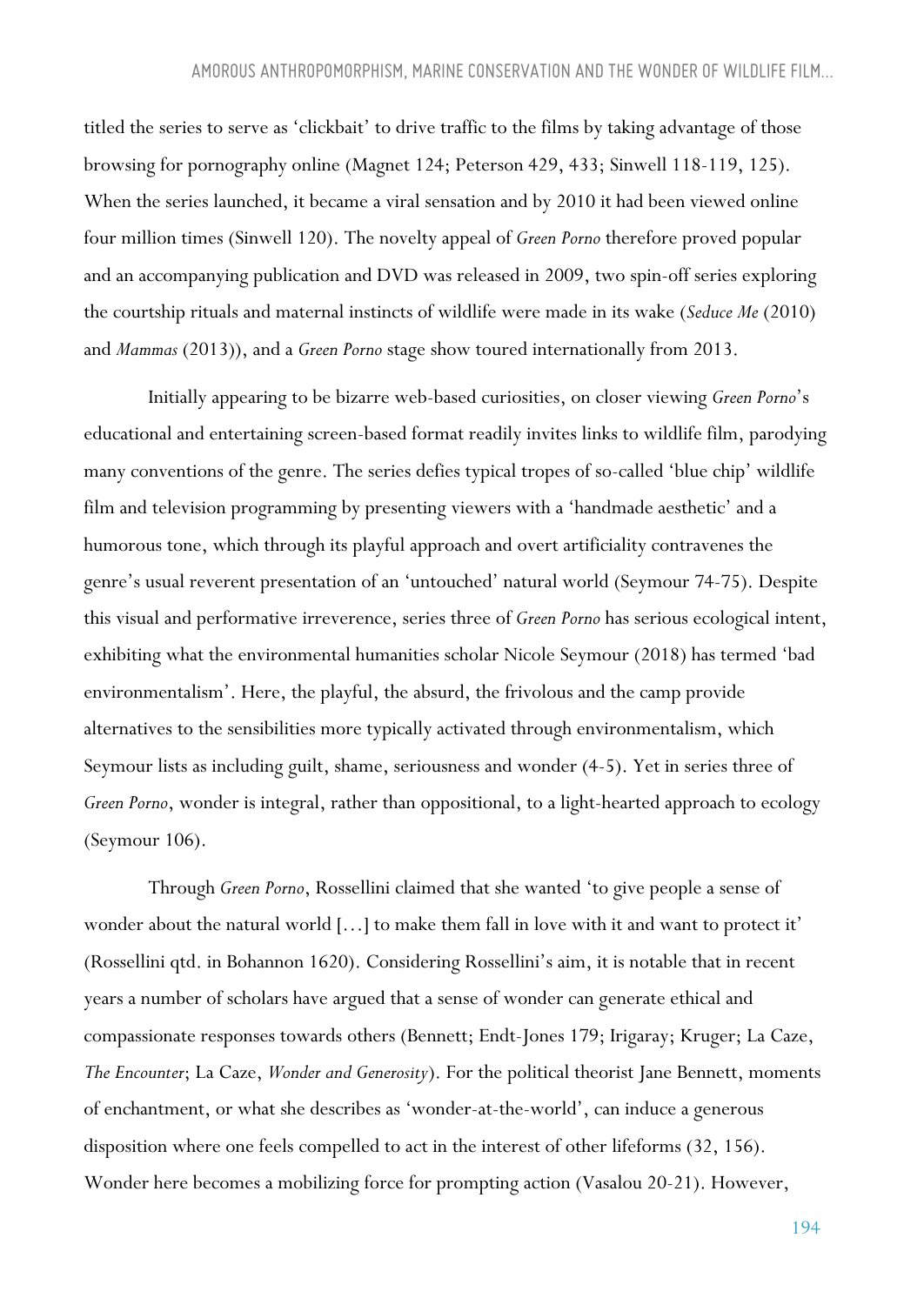wonder also provides strategic possibilities for engaging viewers in marine wildlife conservation concerns specifically.

Promoting the protection of marine wildlife can pose challenges. The radically different physiology and lifeworlds (*umwelten*) of sea creatures can make it hard for humans to relate to them, which has typically impacted the ways relationships with these creatures are configured and the degree to which marine wildlife is treated with respect and a sense of responsibility. For instance, the animal rights philosopher Peter Singer noted that there exists 'no humane slaughter requirement' for fish caught in the wild, nor in many cases for fish that are farmed (*The Guardian*). Yet it is well known that even Singer himself once used sea creatures to determine the line where rights to nonhuman animals should be curtailed, positioning it 'somewhere between a shrimp and an oyster', since he believed that their experiences of pain could not be confirmed (174). The welfare and protection of ocean life is therefore arguably harder to promote than it is for the cuddly charismatic species that have been traditionally favoured by wildlife conservation campaigns. Wonder can hold out promise in this regard.

The feminist philosopher Luce Irigaray's work on wonder is significant in this context since she argued that wonder can serve as an ethical basis for encountering the 'other' (74). Exploring wonder's role in encounters of sexual difference, Irigaray wrote about how wonder is '[t]he point of passage between two closed worlds, two definite universes, two space-times […] two others', and concluded that '[w]onder must be the advent or the event of the other', that which is '*not yet assimilated*' (75). For this reason, Irigaray's observations can equally apply to the differences between humans and sea creatures, where encounters take place across different environments, bodies, and lifeworlds and where knowledge of the subjective experiences of these creatures remains elusive. A sense of difference in such encounters is maintained, *not yet assimilated*. Irigaray used wonder as framed by René Descartes who positioned it as 'the first of all the passions' (350), to argue that wonder precedes judgement since it occurs before all other responses and therefore permits for non-hierarchical relations with the other. In Irigaray's terms, encounters with otherness can lead to wonder, which provides the foundation for ethical encounters. This offers promise for the ecological aim of *Green Porno*, whereby Rossellini hoped to promote a sense of responsibility towards marine wildlife. The far from human ways of being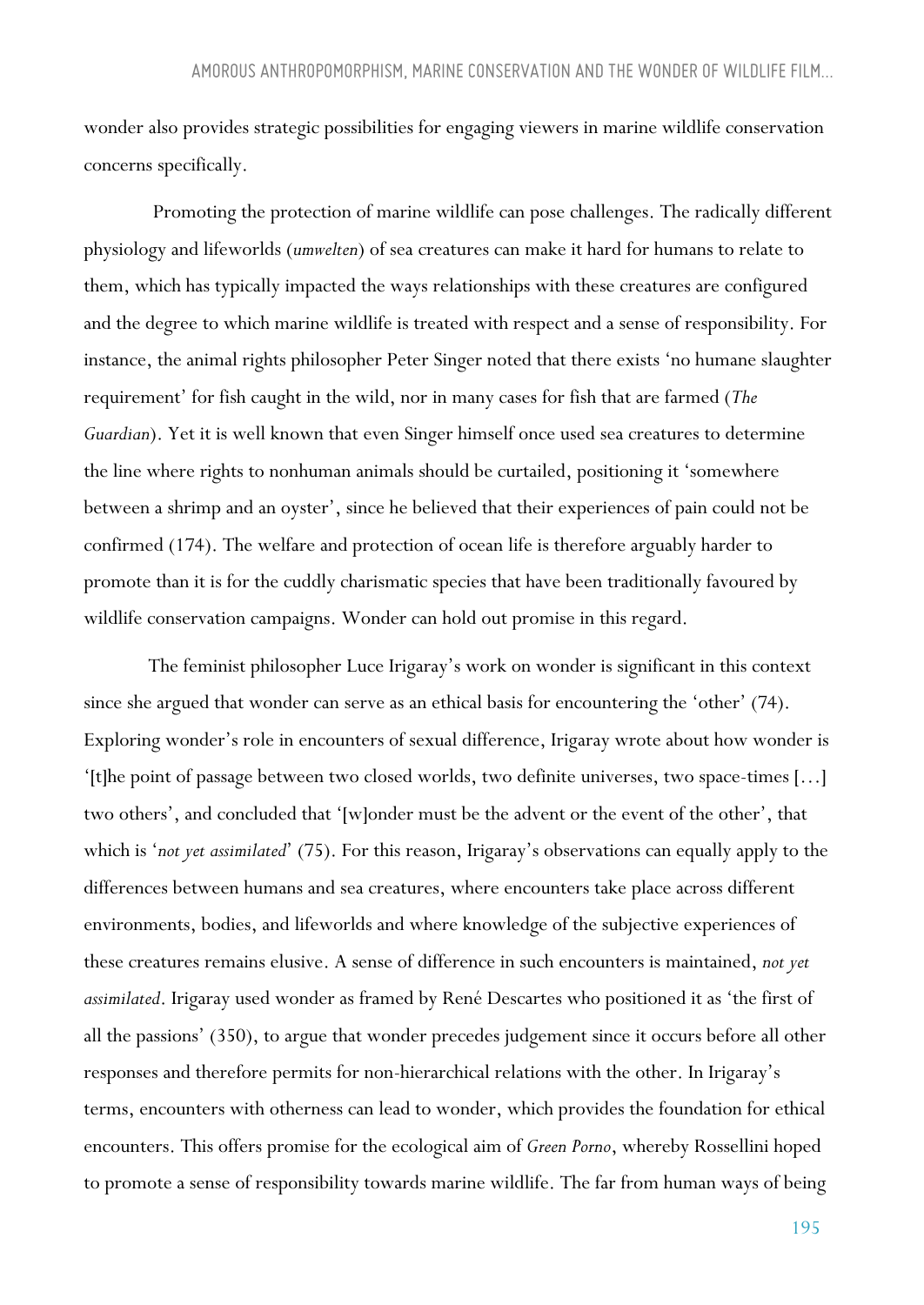and acting in the world that Rossellini performs in *Green Porno* present the sort of difference that Irigaray claimed can lead to wonder.

However, Irigaray's view of wonder might be criticized in this context for exoticizing the 'other' (La Caze citing Iris Marion Young, *The Encounter* 10, 14) and assuming a heteronormative position that reinforces binaries (and therefore also maintains distance between humans and nonhumans). Descartes' understanding of wonder also poses problems here since he refused to conceive of nonhuman animals as thinking, feeling beings and furthermore claimed that being awestruck might immobilize the beholder (354), negating the political and ethical possibilities that Irigaray argues for and making this a somewhat problematic reference point in the context of films developed to inspire a sense of responsibility towards wildlife. Yet this article reveals how Rossellini counters each of these criticisms in turn by attributing pleasure and suffering to nonhuman animals when enacting the desires and deaths of marine wildlife, throwing the heteronormative conventions of wildlife film into question by queering the borders between sex and species, and negating wonder's exoticizing tendencies through a strategic form of anthropomorphism. To this end, *Green Porno* is discussed in relation to the awesome 'pornographic' tendencies of wildlife film (Lorimer), the marvellous anthropomorphism of the films of Jean Painlevé, an enchanting crafted aesthetic and a camp mode of performance that disrupts the expectations of watching wildlife on screen to call forth the 'sharp novelty' (Parsons 85) that can catalyse a sense of wonder.

#### *Awe and 'Pornographic' Wildlife Film*

Wonder has long been associated with putting nonhuman animals on display, from the 'unicorn horns', 'basilisks' and birds of paradise found in the early modern *wunderkammer* that evoked wonder and a desire to know (Daston and Park 260-261, 267), to the spectacular natural history displays of the modern museum which sought to enthral and instruct visitors in equal measure (Louson 26-31). Wildlife film, as another display media, similarly exploits wonder to educate, entertain (Louson 34) and also to induce a desire to care. That *Green Porno* readily references this genre is therefore significant. Many critical analyses of nonhuman animals in film, and even the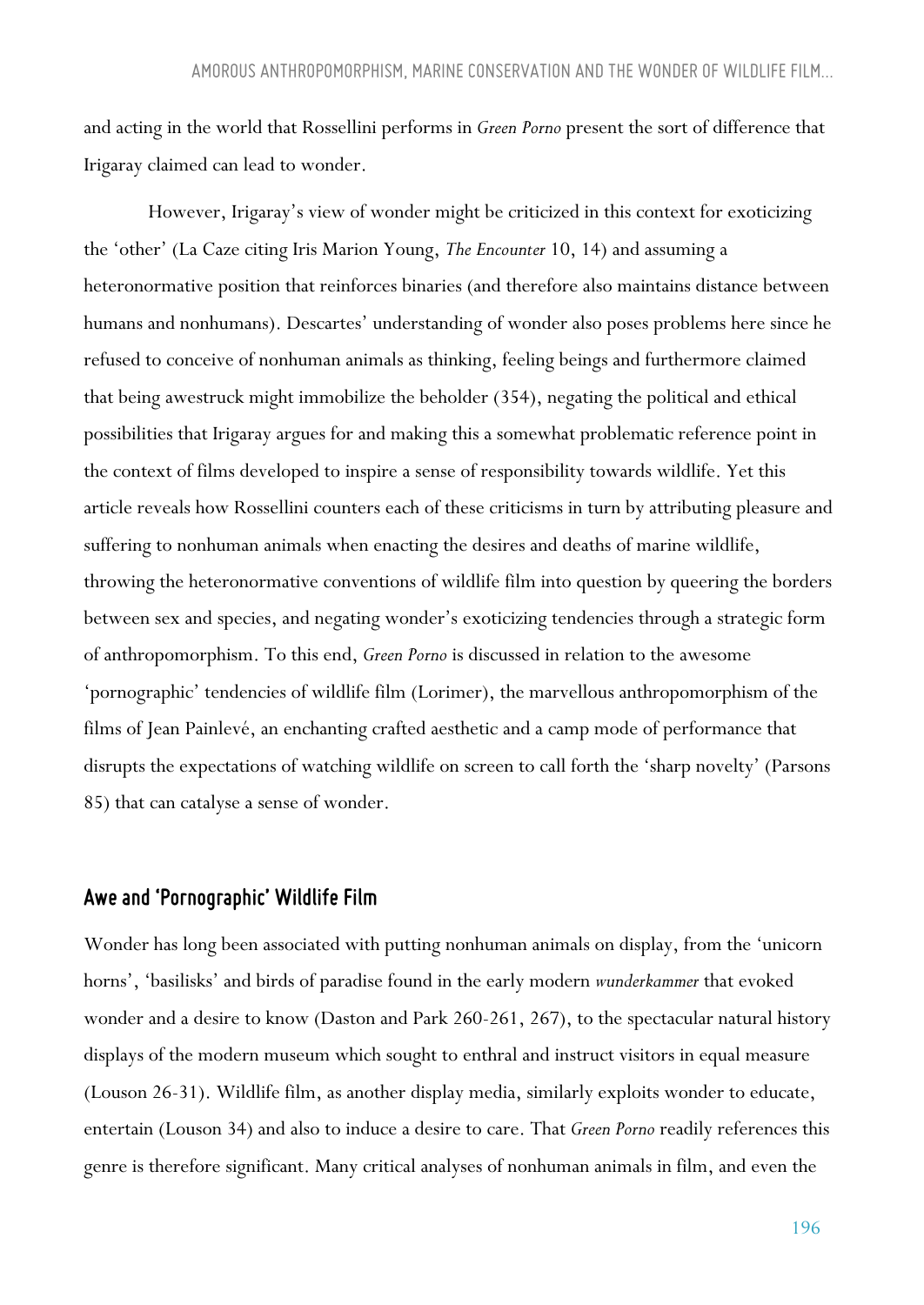famed wildlife film and television pioneer Sir David Attenborough, have observed that wildlife films have the capacity to affect the emotions of viewers, encouraging them to become more likely to act towards the protection of wildlife (Bousé 30-31, 91; Economides 173; Lorimer 119; Seymour 83). Wonder is one of the prevailing modes of affect that is both mobilized by and expected of the genre to the extent that it is even carefully cultivated. The literature scholar and eco-critic Louise Economides claimed that the BBC's *Planet Earth* (2006) series stimulated wonder through spectacular footage that appeared to be more concerned with 'producing heartstopping awe' than with being didactic (173, 175). Furthermore, the literary and cultural studies academic Graham Huggan characterized wildlife films as 'a form of armchair tourism' driven by 'the commodified demand for wonder' (9), suggesting that viewers are primed to actively seek this affect out. *Green Porno* is cognizant of this tendency of wildlife films and television shows to foster wonder in viewers, referencing this in a knowing way. A tongue-incheek survey was even conducted amongst the scientists invited to the premiere of series three to assess the role and efficacy of wonder in *Green Porno*. The series scored an average of 4.3 out of 5 in response to the question 'How well does *Green Porno* fulfill its mission of inspiring "a sense of wonder" about the natural world?' and 3.6 out of 5 in response to 'How well do you think a "sense of wonder" can actually translate to environmental protection or conservation?' (Bohannon 1620).

The mass media's spectacularization of wildlife through the presentation of dramatic narratives, awe-inspiring cinematic effects and cutting-edge technologies has become so ubiquitous and even expected in wildlife film that it has been suggested audiences risk becoming immune to their wonder-inducing effects, being less attuned to the natural world and even 'alienated' from it as a result (Bousé 8). Here, the capacity of wonder as an ethically and ecologically motivating force becomes diluted through familiarity and as viewers become distanced from the wildlife with whom they share the world. Yet *Green Porno* resists this tendency, retaining and recuperating the ethical potential of wonder through various visual and performative strategies to promote the protection of marine wildlife and foster kinship with other species.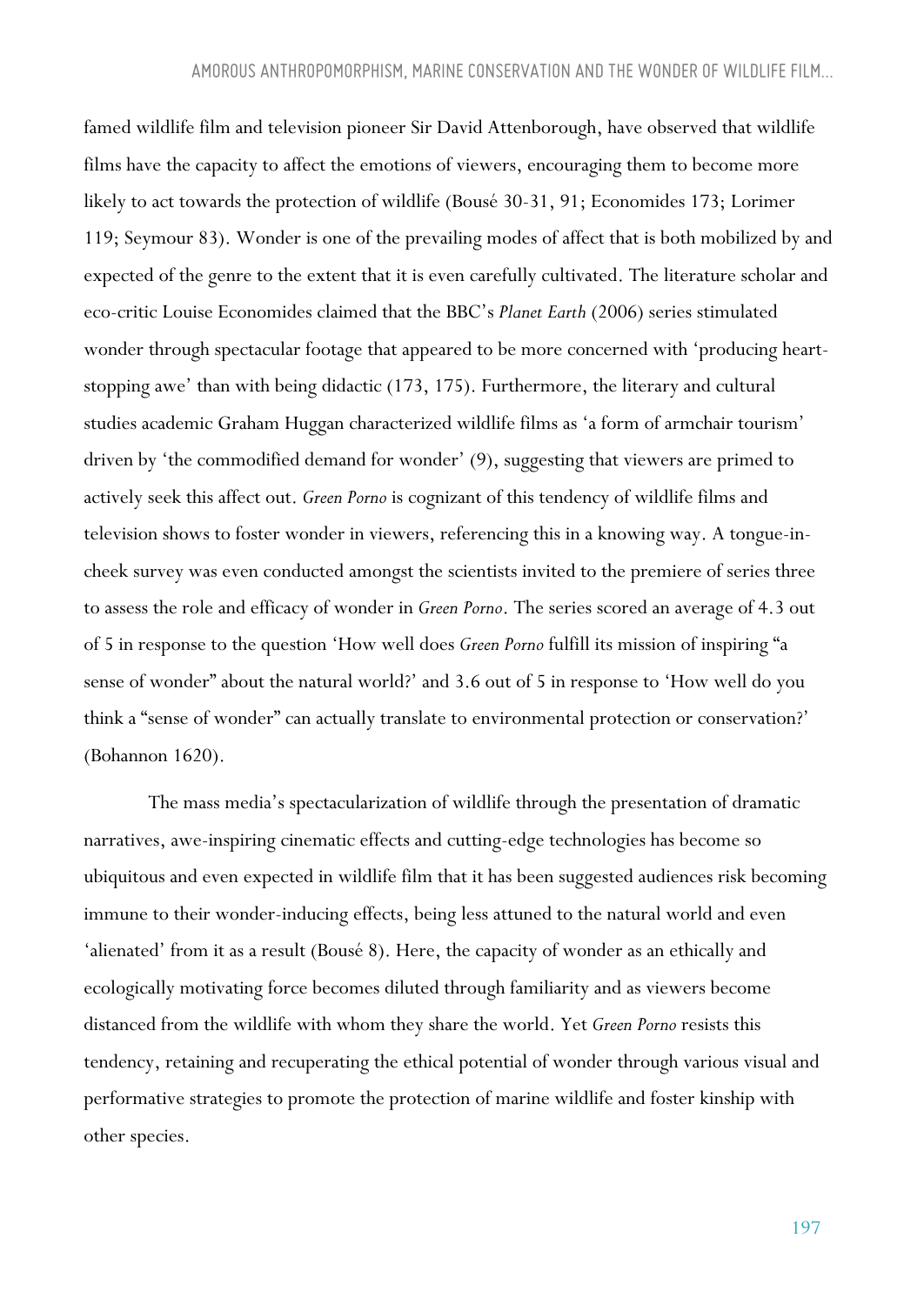Launching in 2008, *Green Porno'*s sexy subject matter and overtly ecological content reflected broader trends emerging in wildlife film and television in the first decade of the new millennium. The series followed shows such as the National Geographic channel's *Wild Sex*  (2005) and the Fox feature-length *When Animals Attract* (2004), which were aired at a time when an increasing number of natural history channels competed for viewers and attempted to hold their attention through the spectacle of nonhuman animal sex (Chris, *Watching Wildlife* 138-139; Mitman 210-211). *Green Porno* was also made after the BBC's *Blue Planet* (2001) television series and was hot on the heels of the award-winning documentary *Sharkwater* (2006), which examined the threats facing sharks as a result of human activity, principally through shark finning. While explicitly environmental content has historically been considered a turn-off for viewers due to the 'doom and despair' content (Mitman 213-214, Rust 234), *Sharkwater* combined spectacular footage of sharks in their habitat with graphic imagery of shark deaths to mobilize a shark protection agenda. The film contributed to shifting attitudes towards sharks, notable through the surge in shark protection initiatives established after its release. *Blue Planet*, on the other hand, enchanted viewers with nine episodes exploring the wonders of the deep and presented explicitly ecological content about overfishing in the separate *Blue Planet: Deep Trouble* (2001) documentary. *Green Porno* reflects this latter model, with the overfishing agenda presented in the final series and the ecological content delivered by Campagna at the end of each episode. As such, *Green Porno* was distinctly a product of its time, surfacing when ecological issues were being addressed head on in wildlife film and television shows and when viewers were being seduced by narratives of sex and death in wildlife programming (Cottle 93). Yet this combination of sex and conservation in wildlife film also has a history, as revealed by Ben Dibley and Gay Hawkins in their analysis of the ABC's *Dancing Orpheus* (1962) which features the mating display of the lyrebird followed by scenes recognizing the creature's protected status (755). So, while *Green Porno* may have been strange in style, it was familiar in content, reflecting both recent trends and historical tropes of wildlife film and television programming in a knowing way.

In fact, *Green Porno* evokes a specific category of wildlife film that the environmental geographer Jamie Lorimer classified as 'awe' when assessing the different affects such films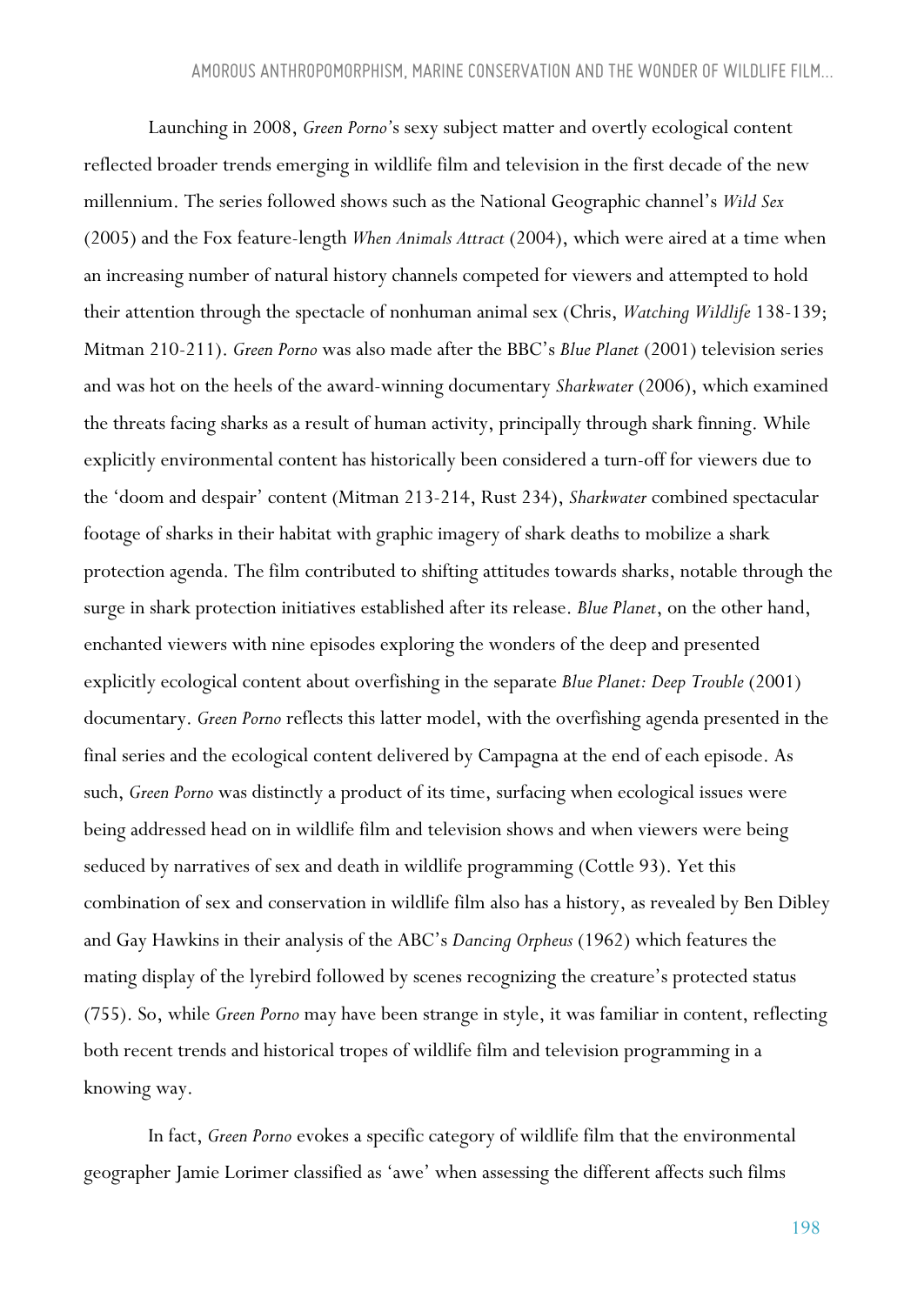could elicit (130-133). If 'awe' is taken in the sense of feeling wonderstruck, then harnessing this 'awesome' tendency of wildlife film is clearly a strategic move given the widely acknowledged ethical potential of wonder and Rossellini's desire to promote marine wildlife protection through these films. According to Lorimer, wildlife films falling into this category 'evoke the overwhelming […] alterity of nature to provoke admiration' and focus on presenting 'alien ecologies, unfamiliar anatomies, and inhuman behaviors' (131-132). *Green Porno* focuses on just this kind of wildlife. In series three alone viewers are shown how shrimp change sex before they shed their shells to mate, how anchovies reproduce through mass spawning events and how female elephant seals can stall their pregnancies.

According to Lorimer, in the category of 'awe' the behaviour of wildlife is exaggerated to produce thrilling footage and is marked by a tendency 'to drift toward the pornographic', in which viewers 'are presented with an improbable feast of […] exotic animals, which are forever fighting, fucking, eating, migrating, and dying for their impatient channel-surfing audiences' (132). The wildlife filmmaker and scholar Derek Bousé also observed this 'pornographic' impulse, equating kill scenes in wildlife films to 'the obligatory "cum-shot"' (43) in X-rated adult films, arguing that both act as markers of authenticity and provide the filmic climax sought out by viewers (182). *Green Porno* reflects this trend, similarly equating the awesome 'pornographic' qualities of wildlife film with pornography's 'principle of maximum visibility' (Williams 49) in a humorous and deliberate way: viewers are presented with close-ups of penetration performed by puppetry or appendages attached to costumes (*Squid*) and even a Silly-String 'money shot' (*Anchovy*), before these creatures meet their death at human hands. In this way *Green Porno* provides an alternative to the eco porno fiction that pervades 'blue chip' wildlife films, in which nonhuman animal sex is frequently romanticized, sanitized and where anything relating to pleasure, the bodily or the abject is often overlooked or simply ignored (Chris, *Watching Wildlife* 132). Instead, Rossellini presents the sex lives of sea creatures in an unabashed way, responding exuberantly to the novelist Lydia Millet's (2004) concern that eco porn's 'soft aesthetic produces soft results', as well as providing a new mode of environmentalism that visually has 'the guts to assault us with the ugly effects of our own appetites' (34-35). The old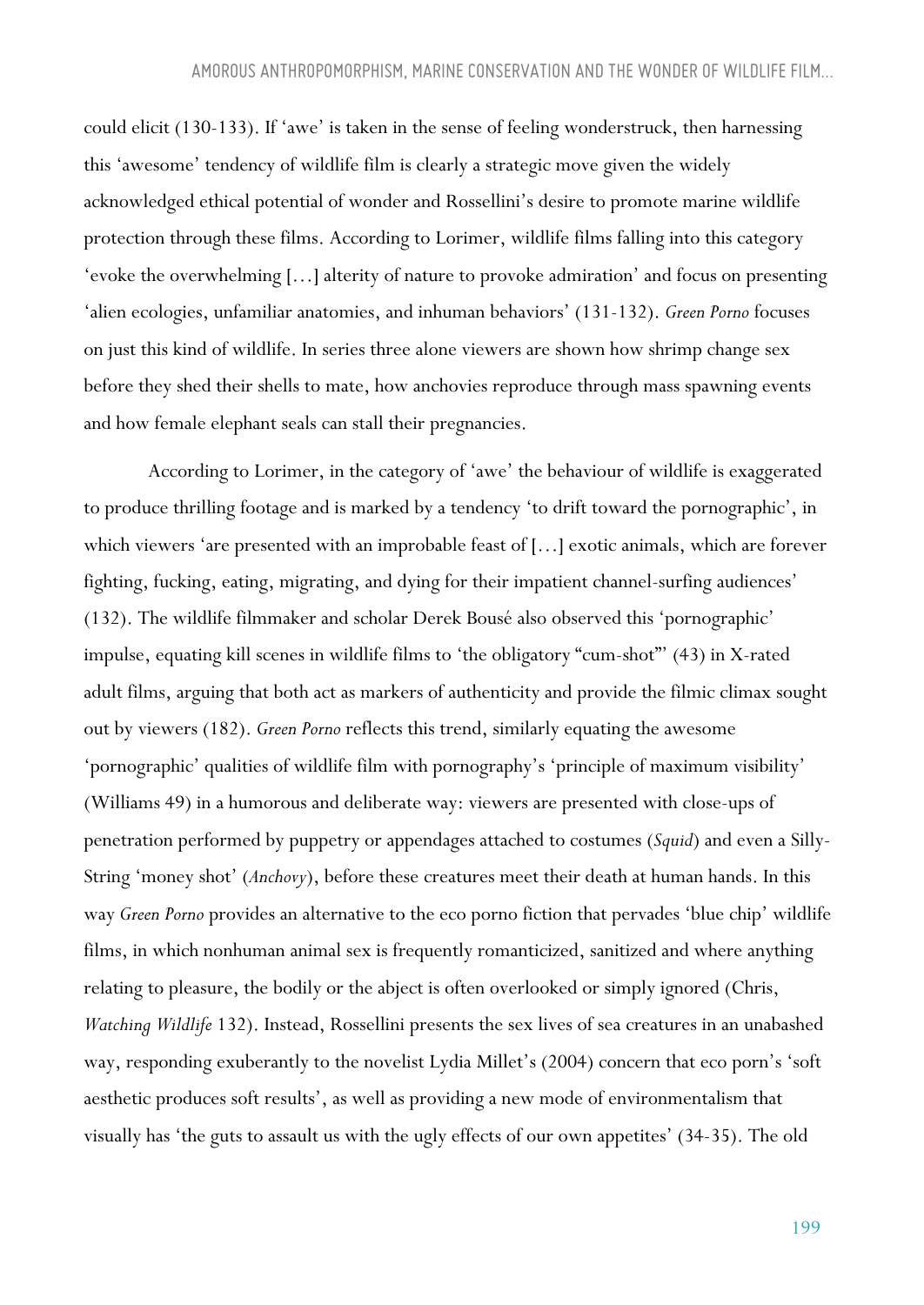adage 'sex sells' is reconfigured through *Green Porno* to present the possibility that the spectacle of nonhuman animal sex on screen can save species.

The life and death events that viewers seek out in wildlife films have been carefully edited, artificially simulated and 'elaborately crafted' to meet demand (Dibley and Hawkins, 754). *Green Porno* visually acknowledges this reality through handmade sets and over-exaggerated performances. Each episode of series three begins with Rossellini standing in a cardboard kitchen set. The crop of the shot and the design of the kitchen recalls the feminist performance artist Martha Rosler's *Semiotics of the Kitchen* (1975) in which the artist worked her way through the alphabet demonstrating various kitchen utensils in action using brisk, overwrought movements to convey her frustration at the repressed status of women. *Green Porno* evokes the aesthetic of this work to underline its drive towards environmental change and ecological responsibility, shifting the focus from women's liberation to a kind of 'animal liberation' instead (Singer). In the episode *Squid*, Rossellini is shown frying paper-engineered squid in a pan. 'Yum! Fried calamari, my favourite!' she exclaims. Then a serious expression falls across her face and she looks directly into the camera to address the viewer. 'If I were a calamari', she says thoughtfully, 'I would be a squid and everyone would want to eat me'. In the scenes that follow Rossellini describes the physiology and behaviours of squid, including how these creatures expel black ink to evade predation, possess three hearts and communicate via bioluminescence. Then Isabella Rossellini performs squid sex. Embracing a fabric squid with the limp tentacles dangling from her costume, Rossellini describes how these creatures 'give the most passionate twenty-arm embrace' when they mate. Concluding her performance of squid sex by enacting the role of the male, Rossellini's cephalopod 'arm' inserts gelatinous orange balloons of 'sperm' into the body of the fabric female squid and she closes the scene with a mock-flirtatious smile.<sup>2</sup>

After having 'mated', Rossellini explains how squid live in the deep sea, but that they vertically migrate at night. Suddenly, sinister and discordant music sounds. The film cuts to a cardboard fishing boat sailing on a blue and green paper sea. Rossellini-as-squid appears attached to a hook and screams as she is pulled out of the water. The screen slowly dissolves to film footage of an actual fishing boat hauling in its cephalopod catch. Then the film cuts back to Rossellini in the kitchen, who, returning from her reveries of becoming-squid-becoming-male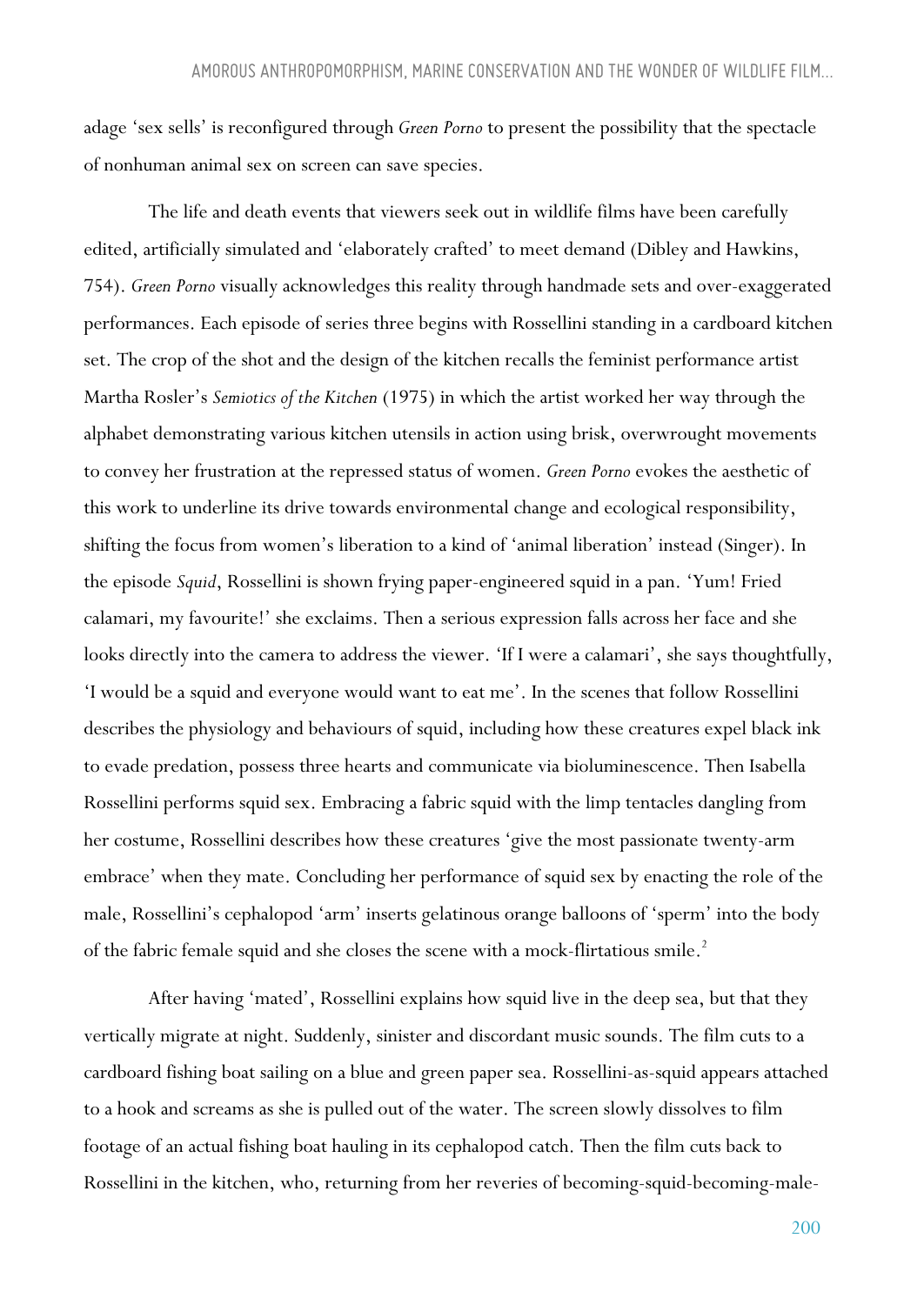becoming-captured, stands as her human female self and breaks her gaze with the paper calamari to address the viewer. 'I lost my appetite', she concedes, then asks, 'what to do?' At this point, the film transitions to Claudio Campagna who demonstrates the unsustainable way squid are fished off the coast of South America, leaving viewers in no doubt about the extent of human exploitation of marine wildlife.

Each episode of *Green Porno* harnesses the awe-inducing 'pornographic' tendencies of wildlife film in which sex and death prevail as captured in *Squid*. However many episodes of *Green Porno* also parody the heteronormativity of the sex historically presented in wildlife films, as well as the convention of the traditional family unit that has frequently served as the narrative *modus operandi* across the genre (Chris, *Watching Wildlife* 126, 156-158). For instance, Rossellini often uses the terminology 'husband' and 'wife' to refer to the far from human creatures represented in her films, yet challenges the limits of a monogamous familial anthropomorphism when it comes to understanding nonhuman animal lifeways. In *Elephant Seal* Rossellini refers to a male as a '6,000lb husband' and presents viewers with the polygynous structure of elephant seal society, in which males preside over large harems of females. In addition, Rossellini disrupts the traditional gender-normative and heteronormative tropes of the wildlife film genre through her gender-bending performances, enacting creatures that are female, male, asexual or various permutations of hermaphrodite and theatrically slipping seamlessly between sex, gender and species, such as when she played the role of the male in *Squid* and transitioned from a male to female crustacean in 'Shrimp'. Rossellini highlights the astounding variation in reproductive strategies, gender and sex found amongst wildlife. This variety is something that the environmental humanities scholar Stacy Alaimo has suggested 'explodes our sense of being able to make sense of it all' in 'epiphanic moments of wonder' (67) and that the biologist Bruce Bagemihl claimed is 'capable of inspiring our deepest feelings of wonder' (6). As a result, Rossellini's films evoke wonder in a way that enacts a politics of diversity that is as inclusive as it is 'green'.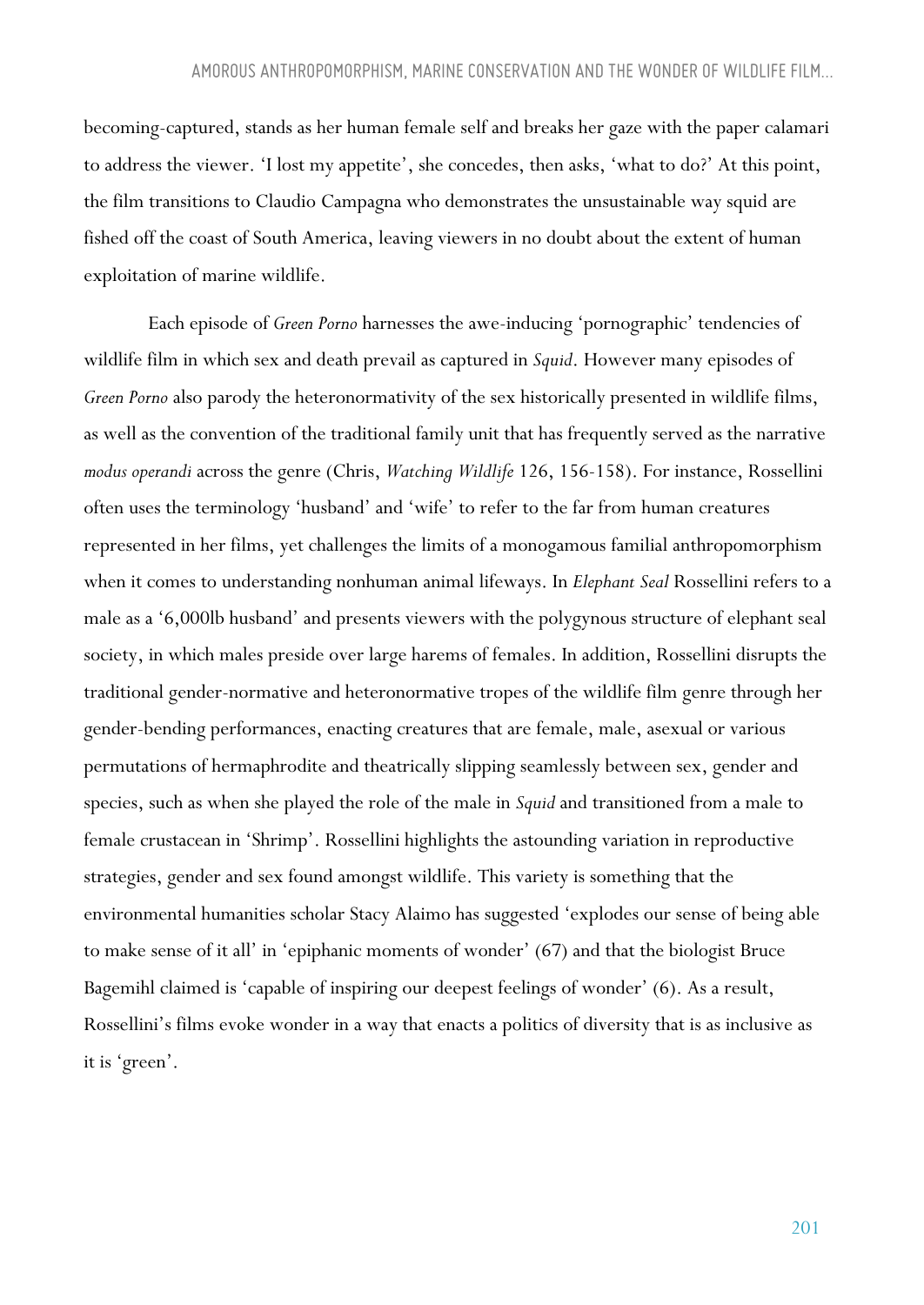#### *Critical Anthropomorphism and the Marvellous Films of Jean Painlevé*

Rossellini has noted her debt to early French cinema, pointing to the filmmaker Georges Méliès as a key influence (Rossellini qtd. in Peterson 434). This reference point seems apt considering the crafted aesthetic, puppetry and hyperbolic performances in *Green Porno* which readily recall the films of Méliès (Zipes 40). One of the reasons given for the bold and relatively stark appearance of Rossellini's films, in addition to their short length, was that they were developed to be viewed online and on mobile devices. However, Rossellini's interest in the films of Méliès suggests that the reason for adopting this styling was more knowing, rather than a mere necessity demanded of the small-screen medium. *Green Porno*'s simple DIY aesthetic, limited plot lines and Rossellini's continual breaking of the fourth wall to address the viewer refer back to the early history of film, evoking what the film historian Tom Gunning called 'the cinema of attractions', in which film draws attention to its own visibility and is 'willing to rupture a selfenclosed fictional world for a chance to solicit the attention of the spectator' (64). Rossellini's filmic curiosities return to the techniques of early cinema to jolt viewers into an active, rather than passive mode of looking, mobilizing the kind of 'thoughtful vision' that has been tied to wonder (Kruger 74).

Yet, *Green Porno*'s nod to early cinema is furthered through its evident links to the films of Jean Painlevé (O'Driscoll 628), which similarly interrogate the wonder-inducing alterity of sea creatures in a comic and anthropomorphic way and entangle science and storytelling, spectacle and didacticism via the format of film. From 1927 onwards Painlevé made a series of surreal yet scientific films about various marine wildlife, often alongside his partner Geneviève Hamon. Painlevé's work has frequently been described in terms of wonder, as 'filmic marvels' and 'odd fossils from film history's cabinet of curiosities' presenting 'wonderful and alien' settings and 'astonishing worlds' that instil 'unease and wonder in equal parts' (McDougall xiv; Rugoff 49, 57; Lorimer 133; Hayward 40). These responses stemmed from Painlevé's choice to present far from human marine wildlife as well as the marvellous tendencies of these films, which echoed the concerns of the surrealists. Painlevé's associations with surrealism have been well documented. He contributed essays to *Surréalisme* in 1924, his photographs were included in *Documents* in 1929 and a starfish from his aquarium appeared in Man Ray's film *L'Étoile de Mer*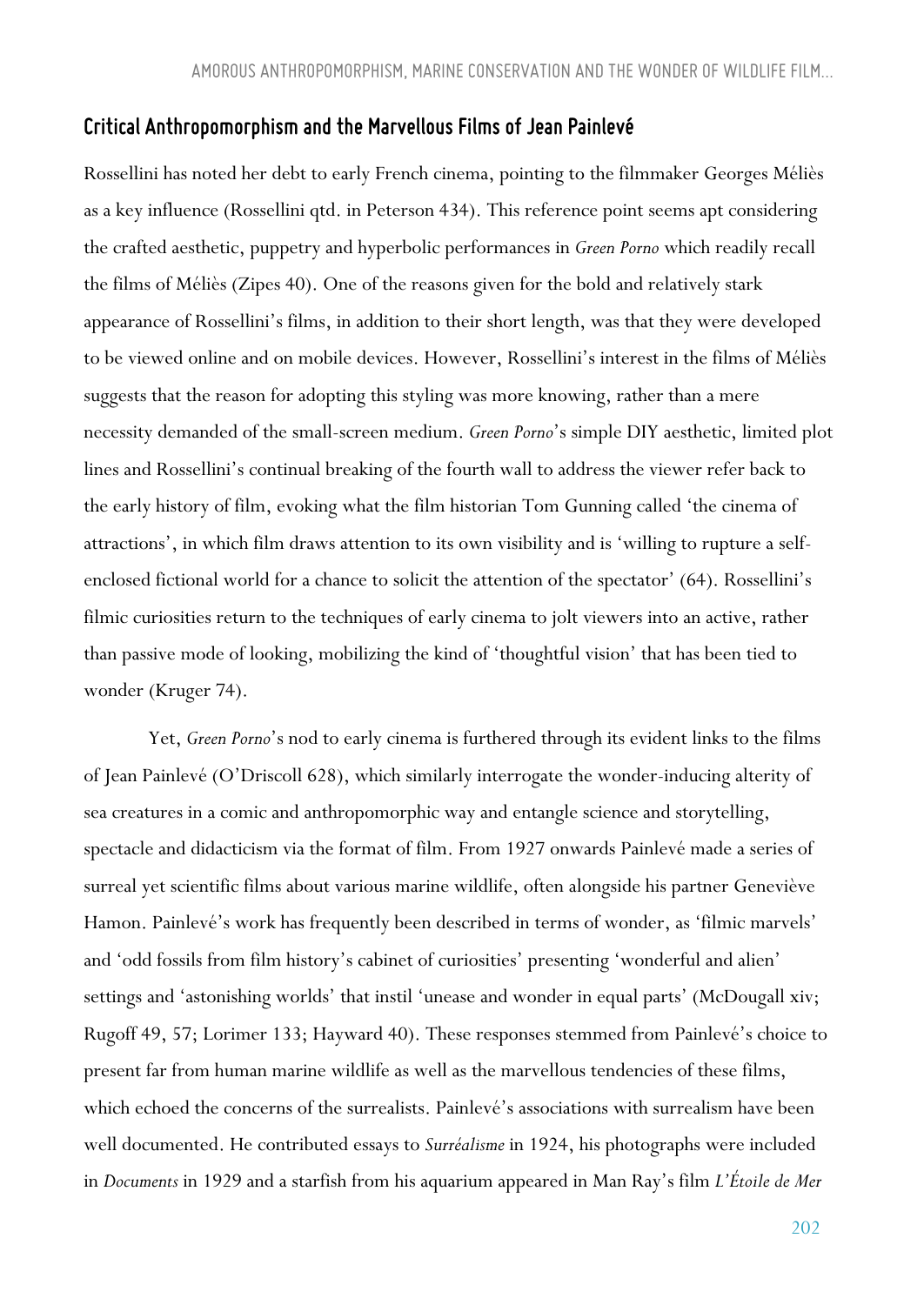(1928) (Fretz 47, 48-49). Sea creatures were a popular subject matter amongst the surrealists, who were fascinated by the mysteries of the deep (Elias 5) and the marvellous capacity of many of the ocean's inhabitants to metamorphose, thereby transgressing categories. Painlevé's hybrid practice blurred the boundaries of art and science, nature and artifice, rendering encounters with familiar species strange and full of wonder thanks to the mediating technology of film. Magnification along with changes in scale, temporality and carefully constructed underwater studio sets facilitated a 'metamorphosis of vision', which enabled viewers to see marine creatures in novel and unexpected ways (Cahill, 110; Fretz 54). Painlevé shared the surrealists' interests in creatures that blurred boundaries or defied expectation. In *L'Hippocampe* (1934), Painlevé presented footage of a male seahorse giving birth, turning human understanding of childbirth and normative gender models on their head. In *Acéra ou le Bal des Sorcières* (1972) he presented viewers with species functioning sexually as both male and female, engaged in what the curator and critic Ralph Rugoff has rather amusingly described as the underwater spectacle of 'a mollusk ménage à trois' (55).

Painlevé's films were abundantly anthropomorphic (Cahill 93-158; Fretz 55; Gibbs 47; Rugoff 50-51). Painlevé and Hamon's *The Love Life of the Octopus* (1965) is a case in point. The film's tantalizing title is already rife with anthropomorphism. Viewers wait for the 'love life' of this octopus to unfold. Anthropomorphism also figures frequently in the film's narration. As the male octopus approaches the female the voiceover describes their encounter, making assumptions about the emotions experienced by these creatures: the male 'violently grabs hold of a female', but 'she's not particularly happy about it'. The mating act is explained and like the squid in Rossellini's film, the footage shows how these cephalopods reproduce by the male inserting a package of sperm into the female with a specially adapted 'arm'. The film's off-beat humour is captured in a piece of dialogue where the narrator quips that 'there's no official favourite position' for octopus sex, providing a comic mode of delivery that *Green Porno* shares.

Painlevé focused on exactly the sort of far from human wildlife that Rossellini performs in *Green Porno*, offering the possibility for evoking wonder on Irigaray's terms. Yet as a result of the anthropomorphic tenor of these films, viewers are impelled to recognize human qualities in this 'alien' aquatic life, reading human emotions into the behaviours of these sea creatures and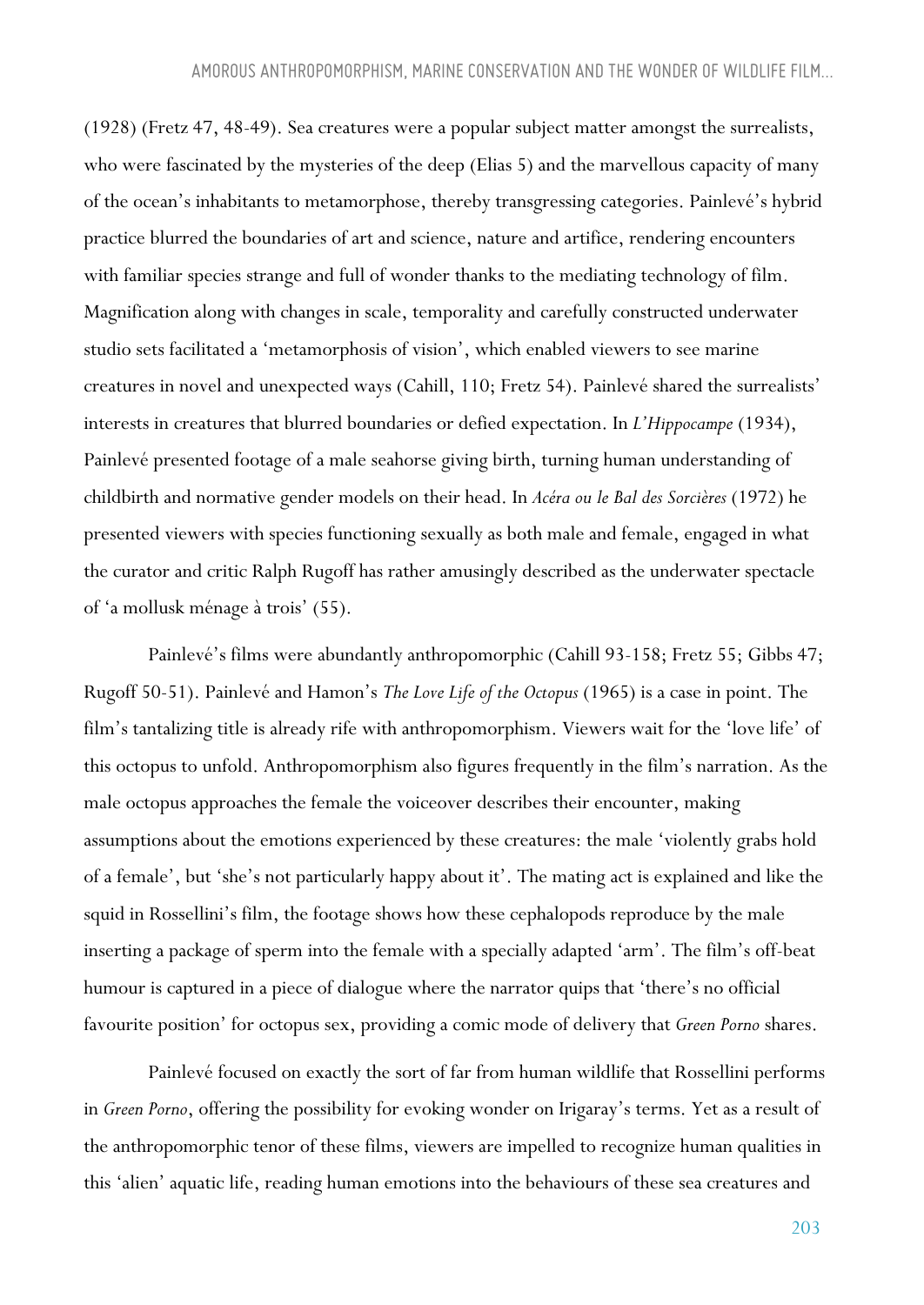even recognizing physical affinities with the human body. For instance, Rugoff observed how it is the octopus's eyelid that appears to be strikingly mammalian in this film (50). This simultaneous recognition of difference and similarity introduces an uncanny slippage between humans and nonhuman animals (Peterson 430), blurring boundaries in a way that contributed to the marvellous quality of Painlevé's films. *Green Porno* creates a similar slippage. When acting out the lives of sea creatures Rossellini clearly retains the appearance of a human female in costume. She speaks from the perspectives of various nonhuman animals but uses human language to describe their experiences. For instance, in *Shrimp*, Rossellini's naked 'shrimp' body is furnished with comical schematic markers of a nude woman with human breasts and genitals painted onto her crustacean costume. Furthermore, when captured in a net she cries 'we shrimp are fished by the millions', identifying herself as one amongst the 'we' of the species.

Performing nonhuman animals in this way is almost hyperbolic in its anthropomorphism. Yet it is through recourse to anthropomorphism that Rossellini is able to render this marine wildlife closer to humans and therefore easier to relate to, empathize with, and as a result, extend compassion towards. This tactic is enhanced through the childlike appearance of *Green Porno*'s paper and puppet protagonists, which renders sea creatures cute so that they might benefit from care and compassion induced by cuddly charisma – something that the small, slimy and scaly creatures of the sea are often perceived to lack. While anthropomorphism might be criticized for being reductive and failing to take nonhuman animals into account on their own terms, Rossellini exhibits a form of 'critical anthropomorphism' as defined by the animal studies scholar Kari Weil, in which 'we open ourselves to touch and to be touched by others as fellow subjects and may imagine their pain, pleasure, and need in anthropomorphic terms, but stop short of believing that we can know their experience' (31). When Rossellini performs as a squid caught on a fishing hook, one might empathize, but without assuming a conclusive understanding of the experience from the squid's perspective. This is because Rossellini has already revealed the completely different lifeworld inhabited by this creature, which possesses three hearts and communicates through bioluminescence.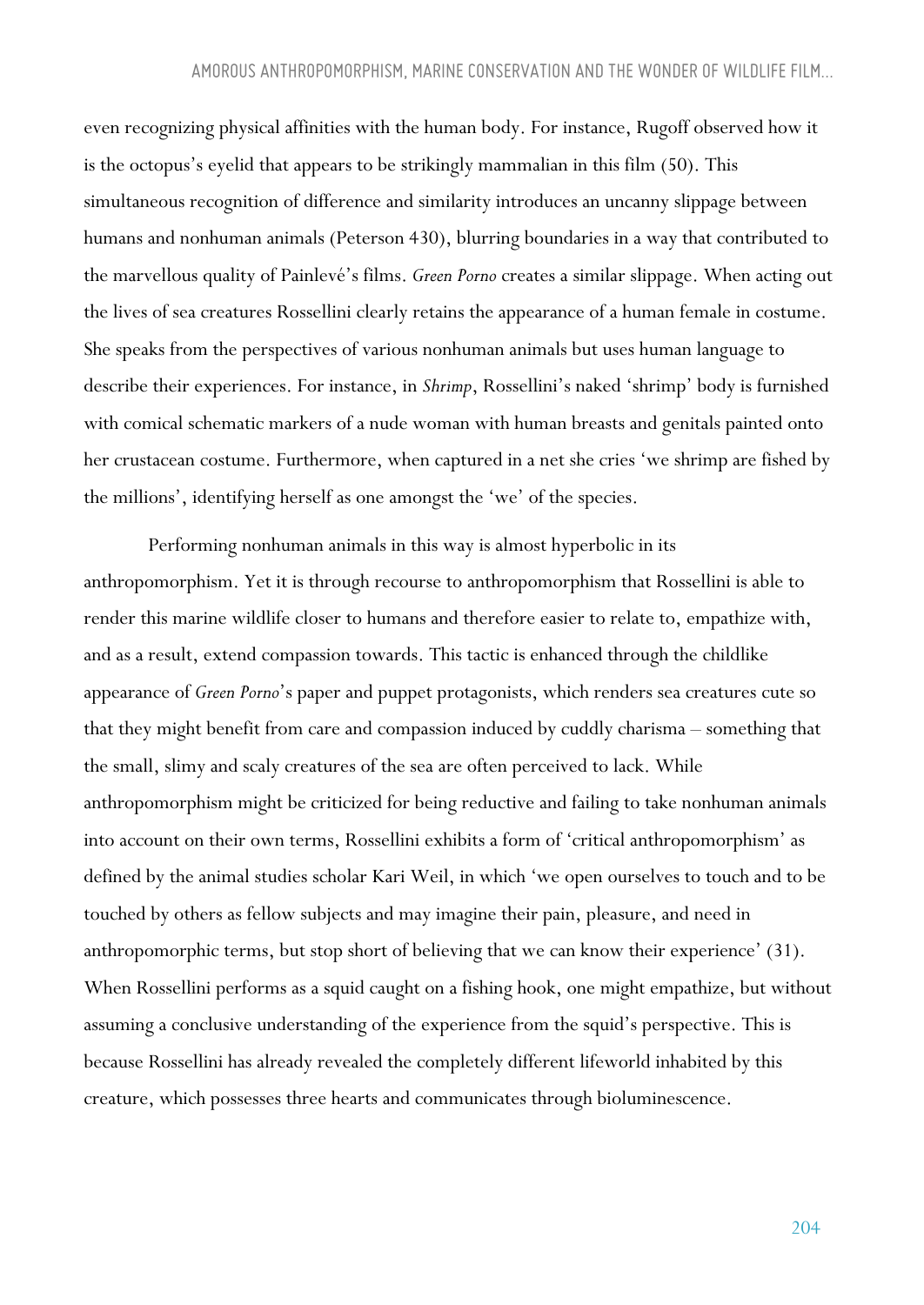Anthropomorphism is here neither reductive towards wildlife, nor should it reduce the capacity for wonder if it retains respect for and recognition of difference, making it a strategic tool in pursuit of raising awareness about marine wildlife conservation in *Green Porno*.

### *Playful Wonder: Green Porno's Camp Nature*

The handmade aesthetic and camp performances in *Green Porno* are a strategic move on Rossellini's part, since they combine to draw closer attention to the lives and plights of the small sea creatures who have historically fallen outside the realm of care and ecological action. As Louise Economides has observed, 'more obviously mediated sources of wonder', such as Rossellini's stylized and exaggerated sea creatures, can highlight 'natural wonders that would otherwise remain invisible, heightening rather than diminishing our appreciation of what is truly astonishing therein' (155). *Green Porno*'s paper-engineered sculptures, puppets and handmade costumes make no claims to realism. Instead, they become striking through their 'botched' and playful forms, which renders the animals '*abrasively visible*' (Baker 55-56, 62) and draws attention to species that might ordinarily escape notice. The craft involved in producing these sculptural creatures in *Green Porno* similarly commands attention. They have been described as 'a wonder of detailed paperwork' (Chris, *Subjunctive Desires* 130), demonstrating admiration at their construction and evoking what the anthropologist Alfred Gell called *the enchantment of technology –* 'the power that technical processes have of casting a spell over us so that we see the real world in an enchanted form' (468). In Gell's terms, the familiar paper craft form only enhances the sense of wonder felt in the face of such expertly handmade objects, since viewers are readily able to imagine the challenges involved in making them (470). As a result, the simple sets and production techniques in *Green Porno* may be in stark contrast to the technological innovations in contemporary wildlife films and television shows, but they retain the capacity to evoke wonder in this way.

That Rossellini's exaggerated performances of sea creature sex are as camp as they are comic is also significant. It has been observed that films with an overtly ecological message do not always do well at the box office, since viewers become 'tired of seeing stories of environmental doom and despair' (Mitman 213) and do not appreciate 'preachy' references to the current ecological state of play (Rust 234). Yet, the historian Gregg Mitman has suggested that audiences are more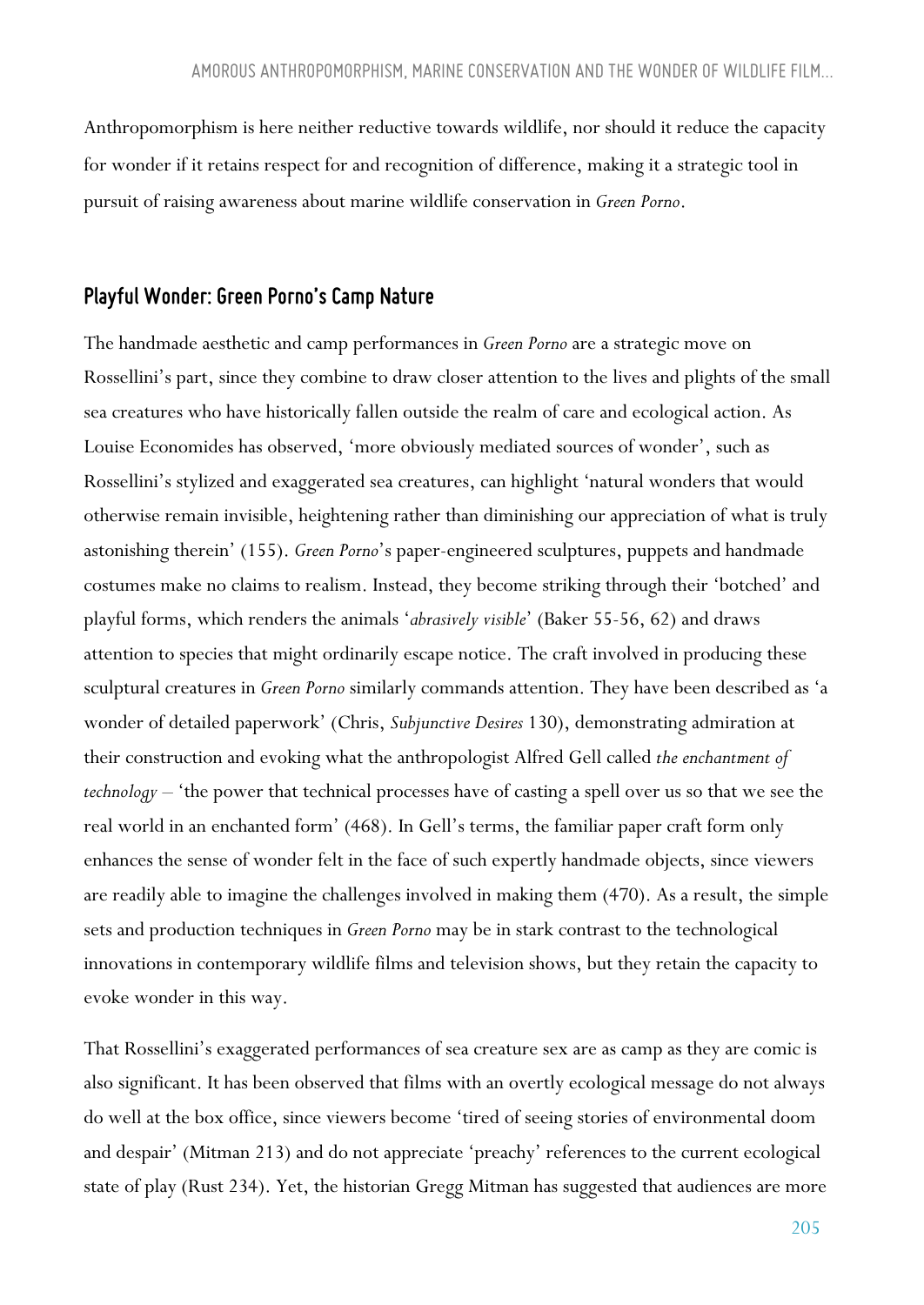receptive to this sort of messaging as long as it is presented in a way that is also fun (215). *Green Porno* takes heed of this, deploying a playful, camp approach to diffuse the risk of any 'moral indignation' (Sontag 290) associated with environmental didacticism via the format of film, attempting to engage viewers with ecological issues in an enjoyable way. Susan Sontag observed that '[o]ne is drawn to Camp when one realizes that "sincerity" is not enough' (288) and claimed that such a sensibility 'converts the serious into the frivolous' (276). It is exactly this approach that Rossellini takes in *Green Porno*. At a time when marine wildlife conservation is particularly urgent, Rossellini adopts a comic, camp approach. She deploys this brand of over-the-top humour to make an ecological point in a playful way, invoking Sontag's 'new standard' of artificial theatricality through her exaggerated performances of sea creature sex to draw stark attention to the issue of overfishing (288). The combination of humour, sex and wildlife conservation in *Green Porno* invites comparison with the artists Elizabeth Stephens and Annie Sprinkle's light-hearted and activist orientated *Sexecology*, which recognizes the human destruction of the Earth and tries instead to treat it 'with kindness, respect and affection' using a playful and memorable sexual strategy, which sees them 'make love with the Earth' (Stephens and Sprinkle). Here pleasure rather than peril is activated as an ecologically motivating force, something that *Green Porno*'s camp nature shares.

Through her gender-and-species-bending performances of sea creatures and their reproductive acts, Rossellini queers the borders between gender and species but also between entertainment and education, art and environmental activism (Sinwell 128-132). *Green Porno* 'perverts' the familiar format of wildlife film and television (Seymour 77, 107), rendering it strange to evoke the 'arresting sense of uniqueness' that can lead to a sense of wonder (Greenblatt 20). Furthermore, the fluid identity performed by Rossellini*,* together with the boundary blurring tendencies of these films enact the sort of dynamic, free-flowing 'crossings' that Jane Bennett suggests can result in a sense of 'wonder-at-the-world' (17, 32), with the pleasure of this experience leading to 'presumptive generosity toward the animals […] within one's field of encounter' (30). Of course, there is always a danger that viewers do not get past the humour of Rossellini's films, but at the very least they present the possibility of capturing and holding a viewer's attention through a hilarious and unexpected brand of 'celebrity conservationism' (Huggan 13) as well as their sensational subject matter. While any environmental action arising from this approach is difficult to establish, *Green Porno* certainly disrupts the expectations of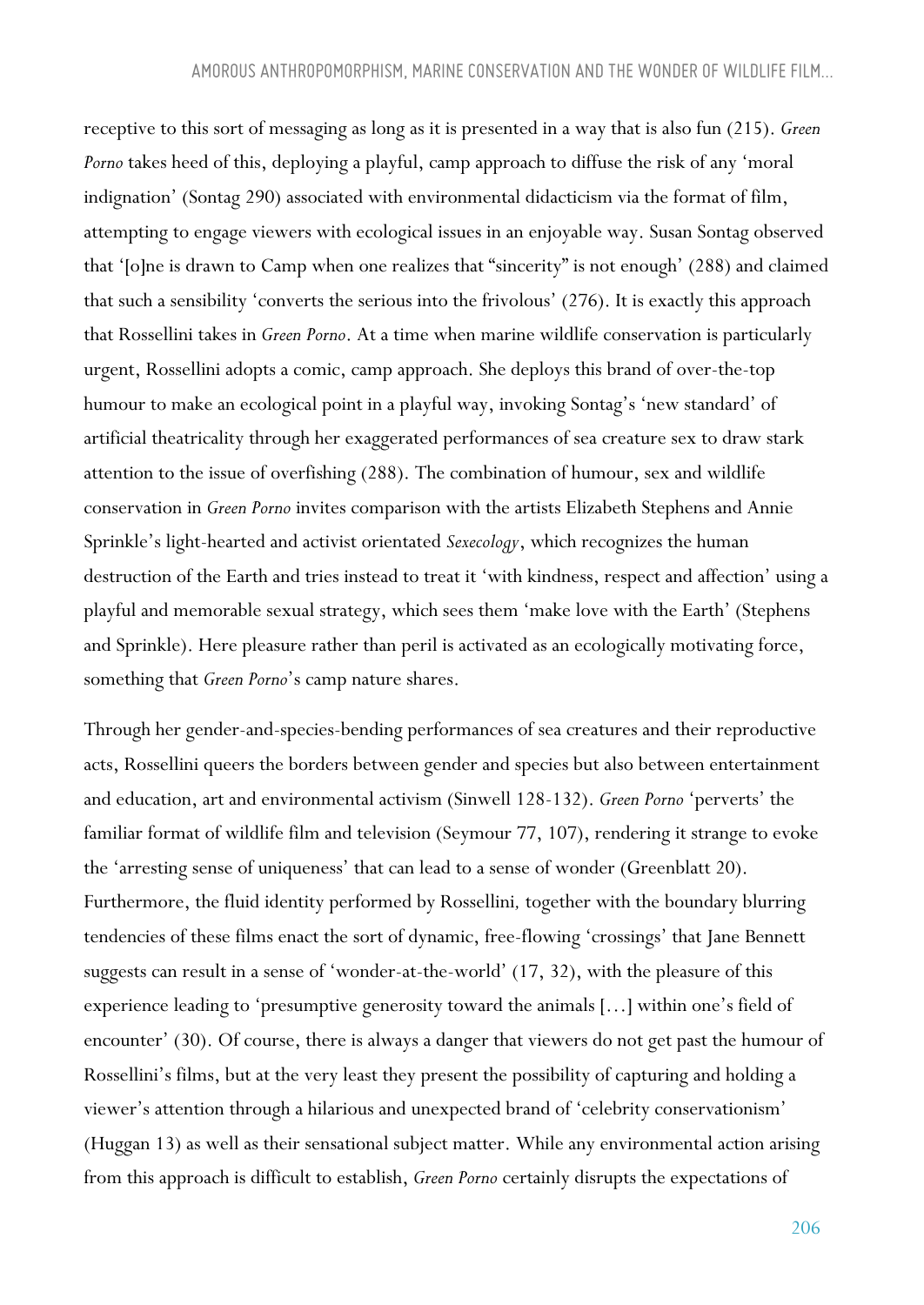watching wildlife on screen. The series engages viewers with ecological issues in a wildly entertaining way, exploiting the pornographic and anthropomorphic tendencies of wildlife film to evoke a sense of wonder and induce a desire to care. At the same time, *Green Porno* offers a critique of these tendencies, revealing the wonder and compassion-inducing mechanisms at work in wildlife film in absurd and hyperbolic ways in order to draw attention to the inherent anthropocentrism of such an approach when it comes to relating to nonhuman others. As such, *Green Porno*'s experimental and somewhat eccentric ecology provides an unexpected visual encounter through which viewers might be challenged to reconfigure their relationships with marine wildlife, or at least with wildlife on screen, at a time of environmental crisis.

### *Notes*

<sup>1</sup> The films are available as a DVD to accompany the publication *Green Porno: A Book and Short Films by Isabella Rossellini* (2009) published by harperstudio.

<sup>2</sup> All dialogue taken from the author's transcription of *Green Porno*.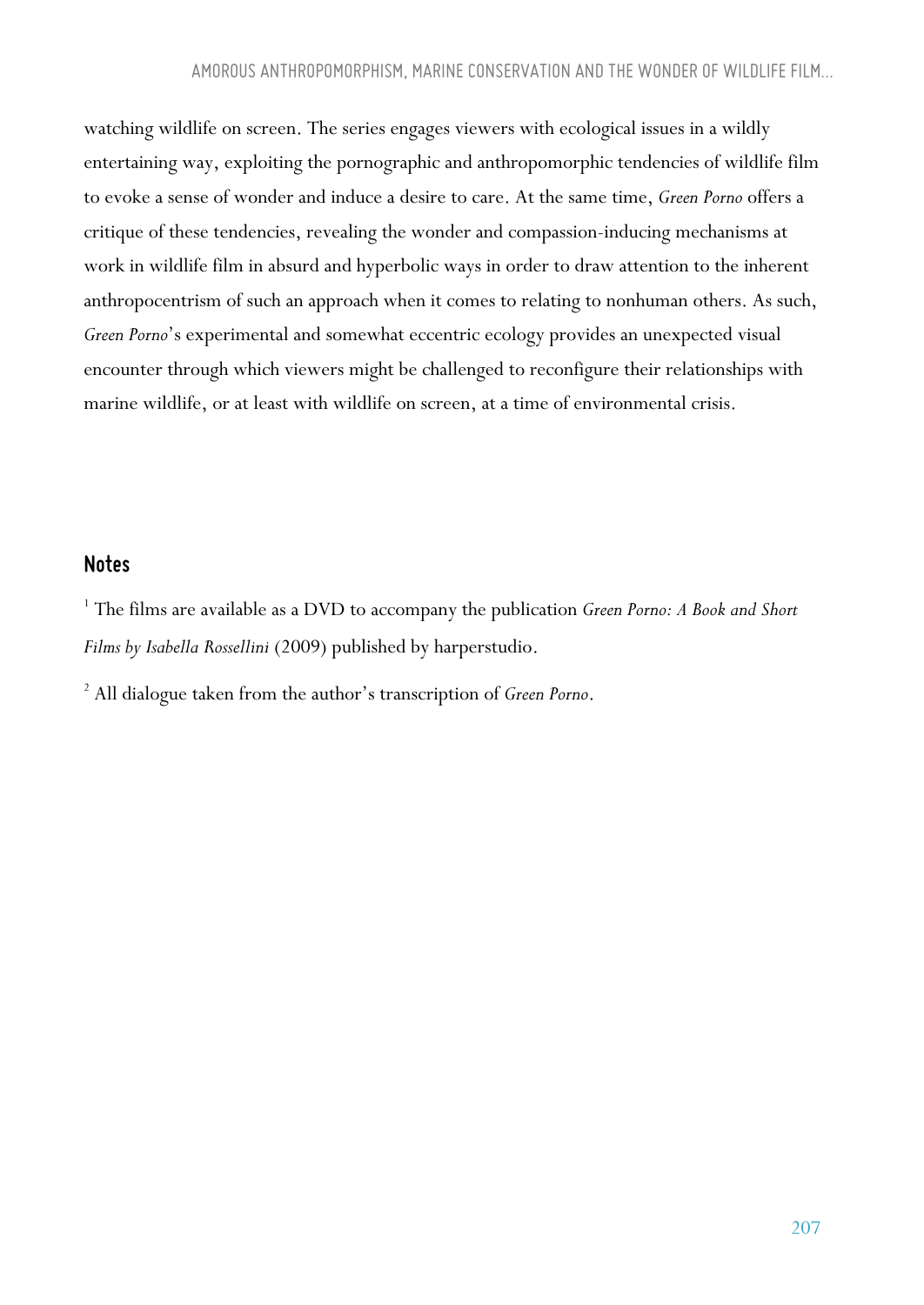### *Works Cited*

- Alaimo, Stacy. 'Eluding Capture: The Science, Culture, and Pleasure of "Queer" Animals.' *Queer Ecologies: Sex, Nature, Politics, Desire*, edited by Catriona Mortimer-Sandilands and Bruce Erickson, Bloomington, 2010, pp. 51-72.
- Bagemihl, Bruce. *Biological Exuberance: Animal Homosexuality and Natural Diversity*. Profile Books, 1999.
- Baker, Steve. *The Postmodern Animal*. Reaktion Books, 2000.
- Bennett, Jane. *The Enchantment of Modern Life: Attachments, Crossings, and Ethics*. Princeton University Press, 2001.
- Bohannon, John. 'Do Scientists Like Green Porno?' *Science*, vol. 325, no. 5948, 2009, p. 1,620.

Bousé, Derek. *Wildlife Films*. University of Pennsylvania Press, 2000.

- Cahill, James. *Zoological Surrealism: The Nonhuman Cinema of Jean Painlevé.* University of Minnesota Press, 2019.
- Chris, Cynthia. 'Subjunctive Desires Becoming Animal in *Green Porno* and *Seduce Me*.' *Animal Life and the Moving Image*, edited by Michael Lawrence and Laura McMahon, British Film Institute, 2012, pp. 152-173.
- ---. *Watching Wildlife*. University of Minnesota Press, 2006.
- Cottle, Simon. 'Producing Nature(s): On the Changing Production Ecology of Natural History TV.' *Media, Culture & Society*, vol. 26, no. 1, 2004, pp. 81-101.
- Daston, Lorraine and Katharine Park. *Wonders and the Order of Nature: 1150-1750*. Zone Books, 2001.
- Descartes, René. 'The Passions of the Soul.' *The Philosophical Writings of Descartes, Volume 1*, translated by John Cottingham, Robert Stoothoff and Dugald Murdoch, Cambridge University Press, 1985, pp. 328-404.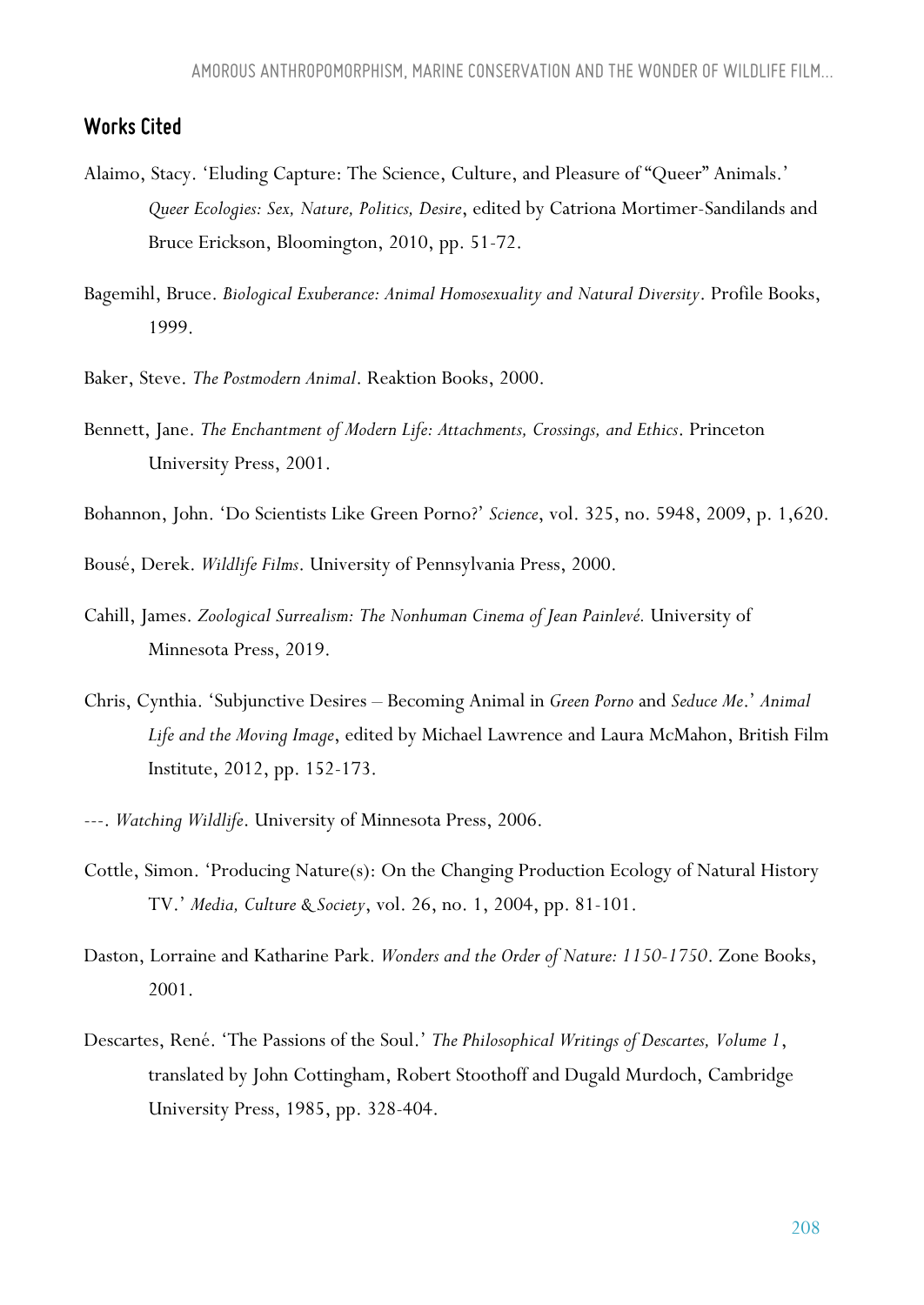- Dibley, Ben and Gay Hawkins. 'Making Animals Public: Early Wildlife Television and the Emergence of Environmental Nationalism on the ABC.' *Continuum*, vol. 33, no. 6, 2019, pp. 744-758.
- Economides, Louise. *The Ecology of Wonder in Romantic and Postmodern Literature*. Palgrave Macmillan, 2016.
- Elias, Ann. 'Sea Dreams: André Breton and the Great Barrier Reef.' *Papers of Surrealism*, vol. 10, 2013, pp. 1-15.
- Endt-Jones, Marion. 'Coral Fishing and Pearl Diving: Curatorial Approaches to Doubt and Wonder.' *Wonder in Contemporary Artistic Practice*, edited by Christian Mieves and Irene Brown, Routledge, 2017, pp. 177-193.
- Fretz, Lauren E. 'Surréalisme Sous l'Eau: Science and Surrealism in the Early Films and Writings of Jean Painlevé.' *Film & History: An Interdisciplinary Journal*, vol. 40, no. 2, 2010, pp. 45-65.
- Gell, Alfred. 'The Technology of Enchantment and the Enchantment of Technology.' *The Craft Reader*, edited by Glenn Adamson, Berg, 2010, pp. 464-482.
- Gibbs, Anna. 'Mimesis as a Mode of Knowing: Vision and Movement in the Aesthetic Practice of Jean Painlevé.' *Angelaki*, vol. 20, no. 3, 2015, pp. 43-54.
- *Green Porno*. Directed by Isabella Rossellini and Jody Shapiro. Performance by Isabella Rossellini, Sundance, 2008-2009.
- Greenblatt, Stephen. 'Resonance and Wonder.' *Bulletin of the American Academy of Arts and Sciences*, vol. 43, no. 4, 1990, pp. 11-34.
- Gunning, Tom. 'The Cinema of Attraction: Early Film, its Spectator and the Avant-Garde.' *Wide Angle*, vol. 8, no. 3/4, 1986, pp. 63-70.
- Hayward, Eva, 'Enfolded Vision: Refracting the Love Life of the Octopus.' *Octopus: A Journal of Visual Studies*, no. 1, 2005, pp. 29-44.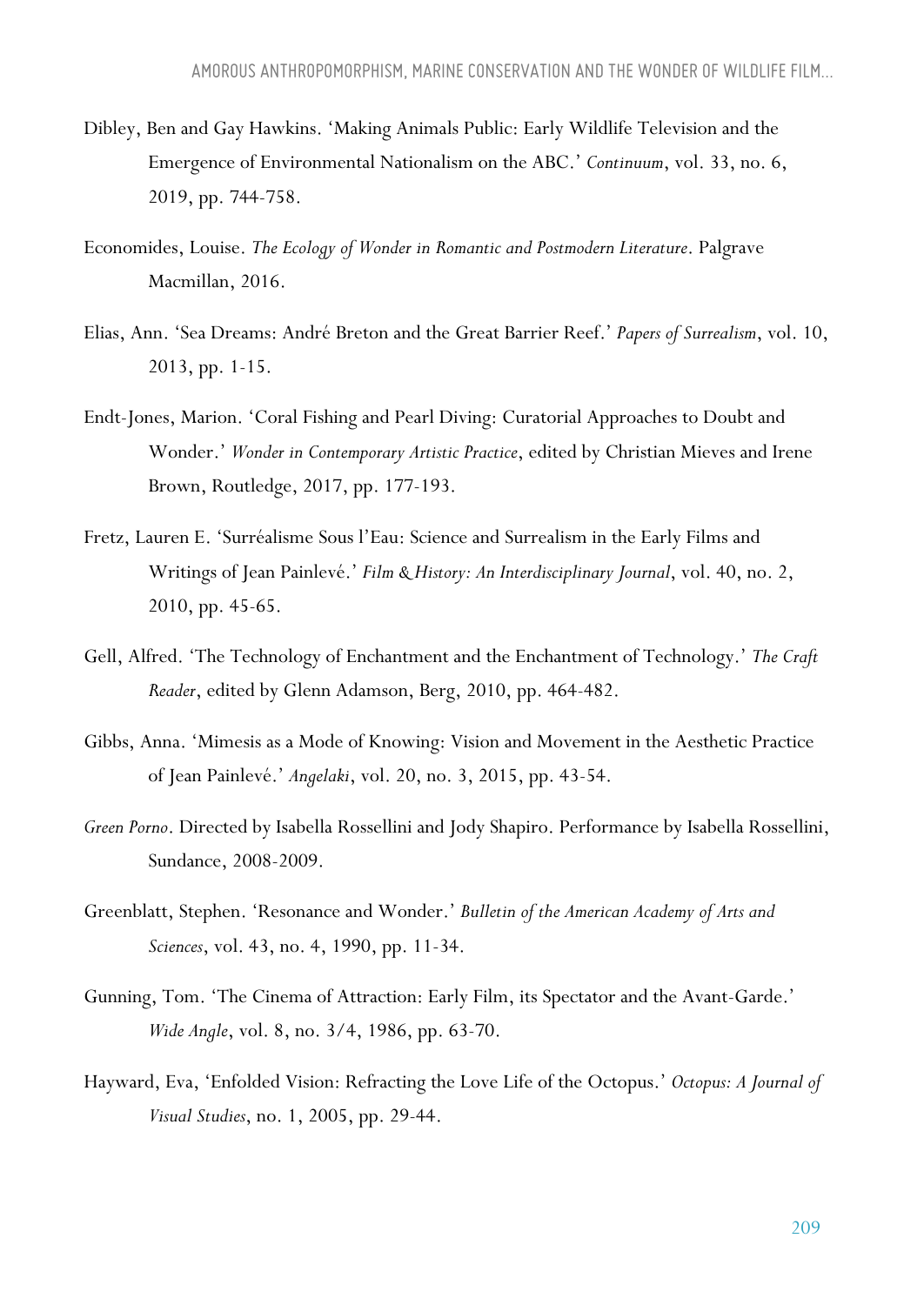- Huggan, Graham. *Nature's Saviours: Celebrity Conservationists in the Television Age*. Routledge, 2013.
- Irigaray, Luce. 'Wonder: A Reading of Descartes, The Passions of the Soul.' *An Ethics of Sexual Difference*, edited and translated by Carolyn Burke and Gillian C. Gill. The Athlone Press, 1993, pp. 72-82.
- Kruger, Runette. 'Wonder, Subversion and Newness.' *Wonder in Contemporary Artistic Practice*, edited by Christian Mieves and Irene Brown, Routledge, 2017, pp. 73-88.
- La Caze, Marguerite. *Wonder and Generosity: Their Role in Ethics and Politics*. Suny Press, 2013.
- ---. 'The Encounter Between Wonder and Generosity.' *Hypatia*, vol. 17, no. 3, 2002, pp. 1-19.
- Lorimer, Jamie. *Wildlife in the Anthropocene: Conservation After Nature*. University of Minnesota Press, 2015.
- Louson, Eleanor. 'Taking Spectacle Seriously: Wildlife Film and the Legacy of Natural History Display.' *Science in Context*, vol. 31, no. 1, 2018, pp. 15-38.
- Magnet, Shoshana. 'Representing Insect Sexualities in *Life in the Undergrowth* and *Green Porno.*' *The Communication Review*, vol. 21, no. 2, 2018, pp. 116-130.
- McDougall, Marina. 'Introduction: Hybrid Roots.' *Science is Fiction: The Films of Jean Painlevé*, edited by Andy Masaki Bellows and Marina McDougall, Cambridge, The MIT Press and Brico Press, 2000, pp. iv-xviii.
- Millet, Lydia. 'Ecoporn Exposed.' *Utne Reader*, online, 2004. https://www.utne.com/community/ecopornexposed. Accessed 10 May 2020.
- Mitman, Gregg. *Reel Nature: America's Romance with Wildlife on Film,* University of Washington Press, 2009.
- O'Driscoll, Michael. 'Entoporn, Remy de Gourmont, and the Limits of Posthuman Sexuality.' *Modernism/modernity*, vol.20, no.4, 2013, pp. 627-643.
- Parsons, Howard L. 'A Philosophy of Wonder.' *Philosophical and Phenomenological Research*, vol. 30, no. 1, 1969, pp. 84-101.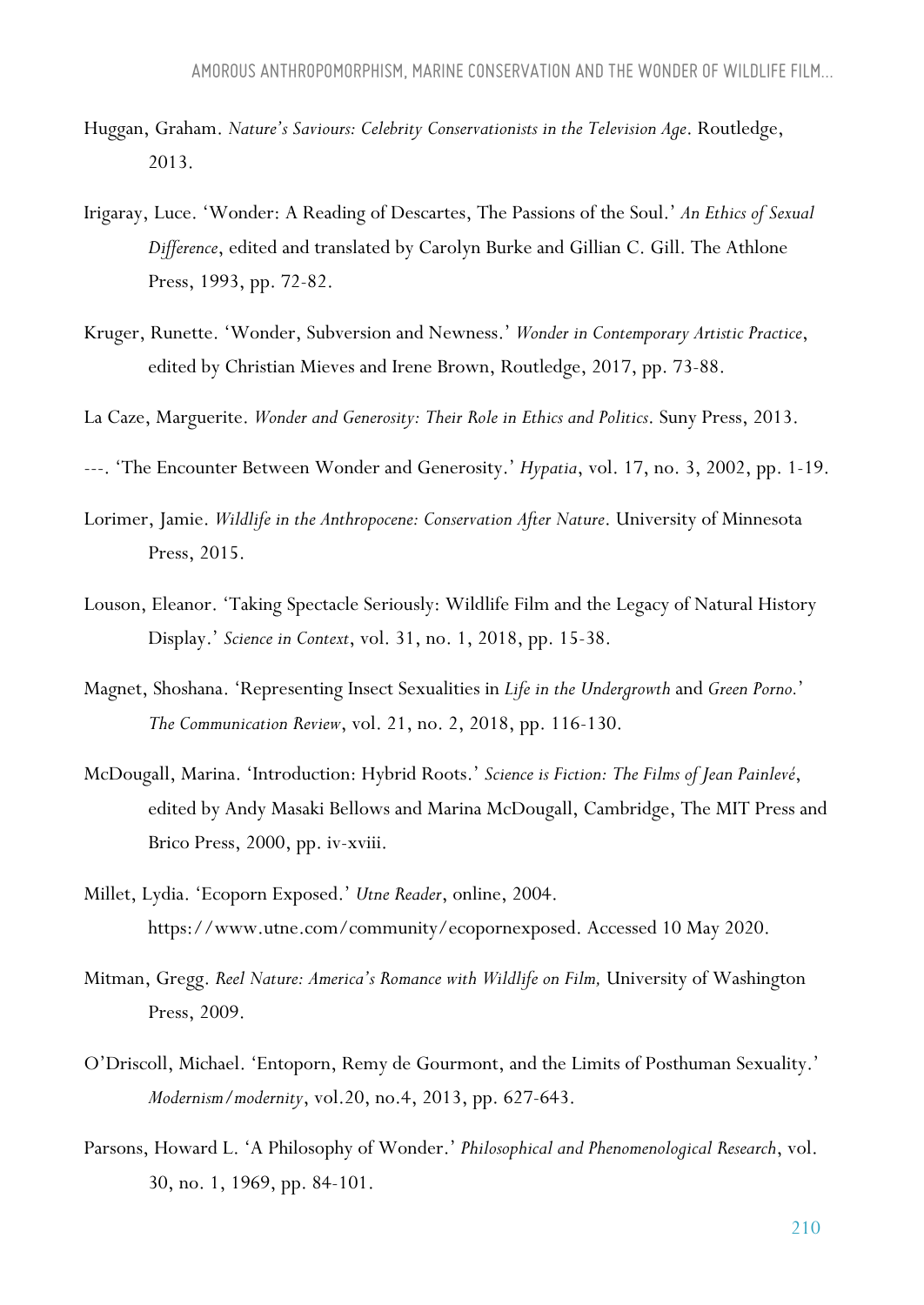Peterson, Jennifer. '*Green Porno* and the Sex Life of Animals in the Digital Age.' *The Routledge Companion to Cinema and Gender*, edited by Kristin Lené Hole et al., Routledge, 2017, pp. 427-436.

Rossellini, Isabella, *Green Porno: A Book and Short Films by Isabella Rossellini*, harperstudio, 2009.

- Rugoff, Ralph. 'Fluid Mechanics.' *Science is Fiction: The Films of Jean Painlevé*, edited by Andy Masaki Bellows and Marina McDougall, The MIT Press and Brico Press, 2000, pp. 48- 87.
- Rust, Stephen. 'Ecocinema and the Wildlife Film.' *The Cambridge Companion to Literature and the Environment*, edited by Louise Westling, Cambridge University Press, 2014, pp. 226- 239.
- Seymour, Nicole. *Bad Environmentalism: Irony and Irreverence in the Ecological Age*, University of Minnesota Press, 2018.
- Singer, Peter. 'Fish: The Forgotten Victims on our Plate.' *The Guardian*, 14 Sep. 2010. www.theguardian.com/commentisfree/cif-green/2010/sep/14/fish-forgottenvictims. Accessed 17May 2020.
- Singer, Peter. *Animal Liberation*. 2nd edition. Pimlico, 1995.
- Sinwell, Sarah. 'Sex, Bugs, and Isabella Rossellini: The Making and Marketing of *Green Porno*.' *WSQ: Women's Studies Quarterly*, vol. 38, no. 3/4, 2010, pp. 118-137.
- Sontag, Susan, 'Notes on Camp.' *Against Interpretation and Other Essays*. Penguin Books, 2009, pp. 275-292.
- Stephens, Elizabeth M. and Annie M. Sprinkle. 'Ecosex Manifesto.' www.sexecology.org/research-writing/ecosex-manifesto/#. Accessed 17 May 2020.
- Vasalou, Sophia. *Wonder: A Grammar*. State University of New York Press, 2015.
- Weil, Kari. *Thinking Animals: Why Animal Studies Now*. Columbia University Press, 2012.